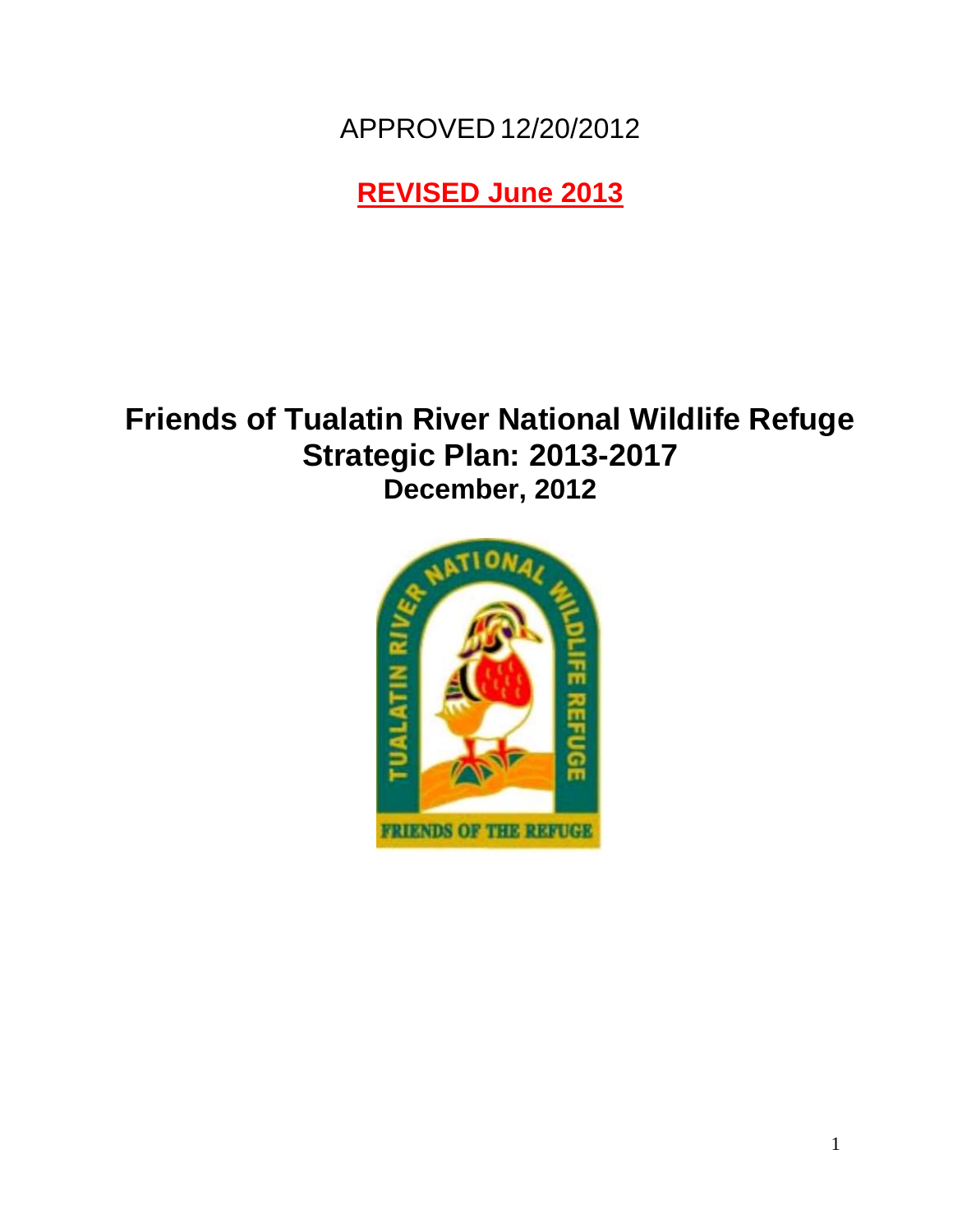# **Table of Contents**

| 2. |              |                                                                        |  |
|----|--------------|------------------------------------------------------------------------|--|
| 3. |              |                                                                        |  |
| 4. |              |                                                                        |  |
| 5. |              |                                                                        |  |
|    |              |                                                                        |  |
|    |              |                                                                        |  |
|    | $\mathsf{C}$ |                                                                        |  |
|    |              |                                                                        |  |
|    |              |                                                                        |  |
| 6. |              |                                                                        |  |
|    |              |                                                                        |  |
|    |              | b. Computer-Based, Web, and Social Media Marketing and Member Benefits |  |
|    |              |                                                                        |  |
| 7. |              |                                                                        |  |
| 8. |              |                                                                        |  |
|    |              |                                                                        |  |
|    |              |                                                                        |  |
|    |              |                                                                        |  |
| 9. |              |                                                                        |  |
|    |              |                                                                        |  |
|    |              |                                                                        |  |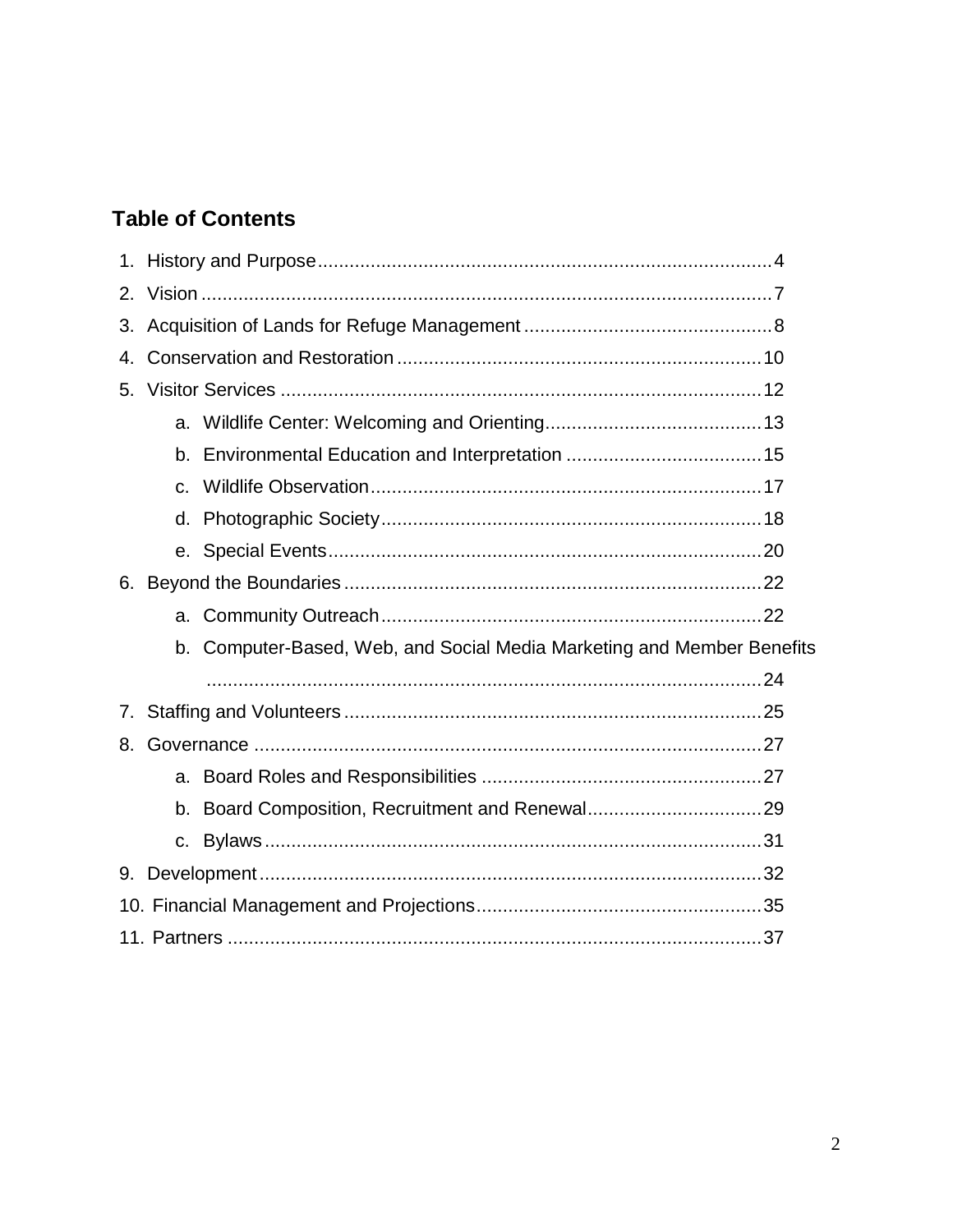The following strategic plan describes the Friends' strategy to manage its growth over the next five years, in order to align its program growth with its capacity to support such initiatives.

The plan will be reviewed on a regular basis at least every two years to ensure that goals are being accomplished.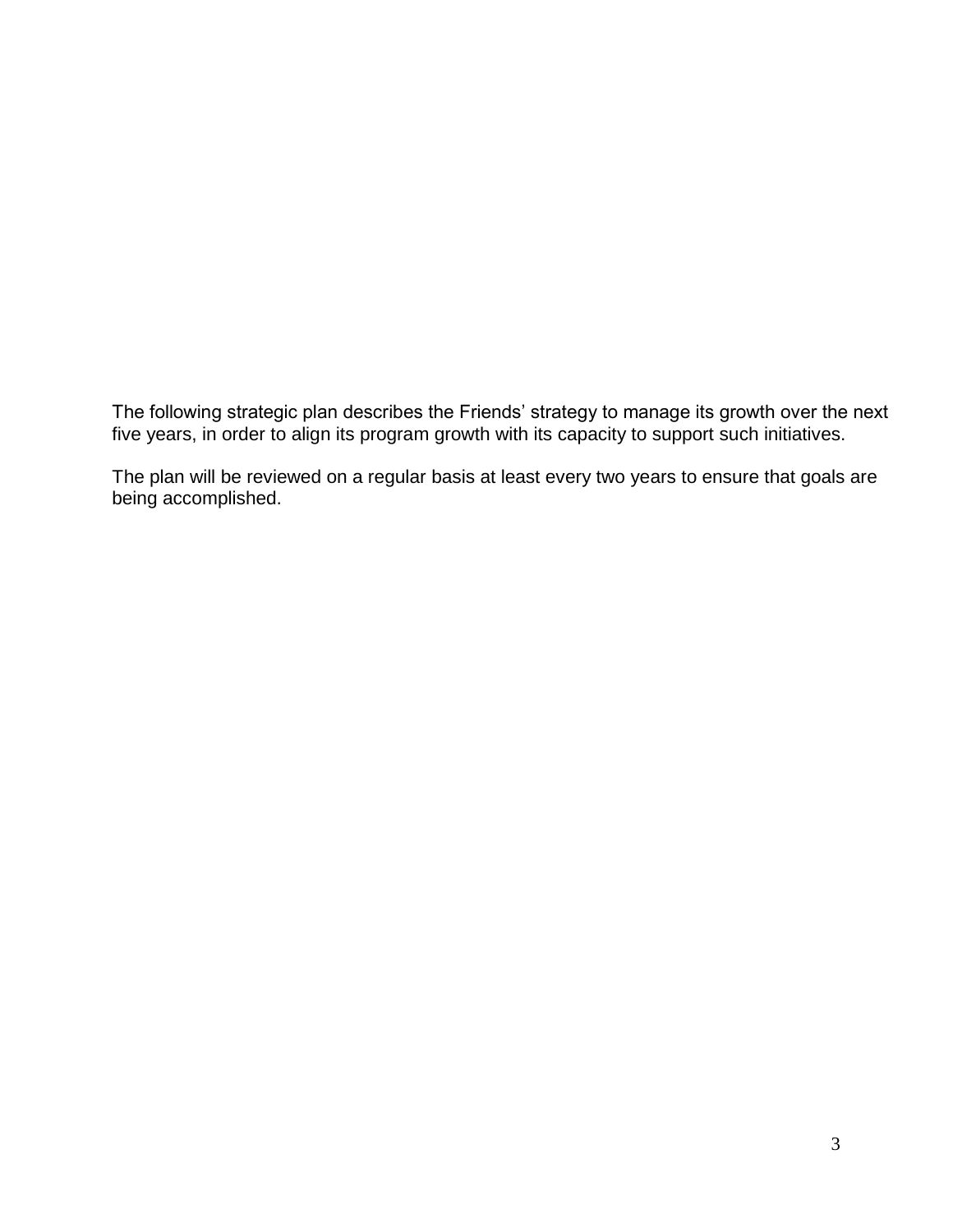# **1. History and Purpose**

### **MISSION:**

Founded in 1993, the Friends of the Tualatin River National Wildlife Refuge (the Friends) is a community-based nonprofit organization whose mission is:

*To support the development and management of Tualatin River National Wildlife Refuge (TRNWR). We are dedicated to restoring and protecting Refuge habitats as well as providing wildlife dependent education and recreation.*

### **BACKGROUND:**

The Acquisition Boundary of the Refuge was established in 1992. Sherwood residents Tom Stibolt and Lisa Brenner donated 12 acres to the U.S. Fish and Wildlife Service (FWS) to establish the Refuge. Some months following this donation, FWS officials accompanied by Jim Rapp, Sherwood City Manager, visited Tom & Lisa to present them with an award recognizing their donation. According to Jim Rapp, it was at their home following the presentation that the subject of forming some sort of Friends group first came up.

Jim spearheaded the effort and spent several months writing bylaws and registering the new organization with the Oregon Secretary of State.

Jim also organized a "founding board" which included the following individuals:

- Drs. Geoffrey E. Beasley & James H. Samson, Sherwood citizens.
- Lavern M. & Kathy Cary, Sherwood citizens
- Walter Hitchock, Sherwood Mayor
- Rick A. Hohnbaum, former Sherwood Mayor
- Spencer M. Krueger & Mary C. Lefevre, Sherwood citizens
- Clyde List, Former Sherwood Mayor
- John McGinity, science teacher
- Norma J. Oyler, former Sherwood Mayor
- Mike Leichner, owner, Pride Disposal Company
- James H. Rapp, Sherwood City Manager
- Marjorie J. Stewart, former Sherwood Mayor

Each Founder was required to make a minimum upfront donation of \$200.00 in order to have a seat on the board. The City of Sherwood and the Sherwood Chamber of Commerce also contributed to this start-up fund.

During the following year or so, the founders met periodically and established membership categories and dues, created a logo, promoted the organization and recruited members. On December 6, 1993, the founding members held their first Annual Meeting of the Friends of the Tualatin River National Wildlife Refuge. In attendance were Norma Oyler, Jim Rapp, Rick A. Hohmbaum, Spencer Krueger, John McGinity and Clyde List.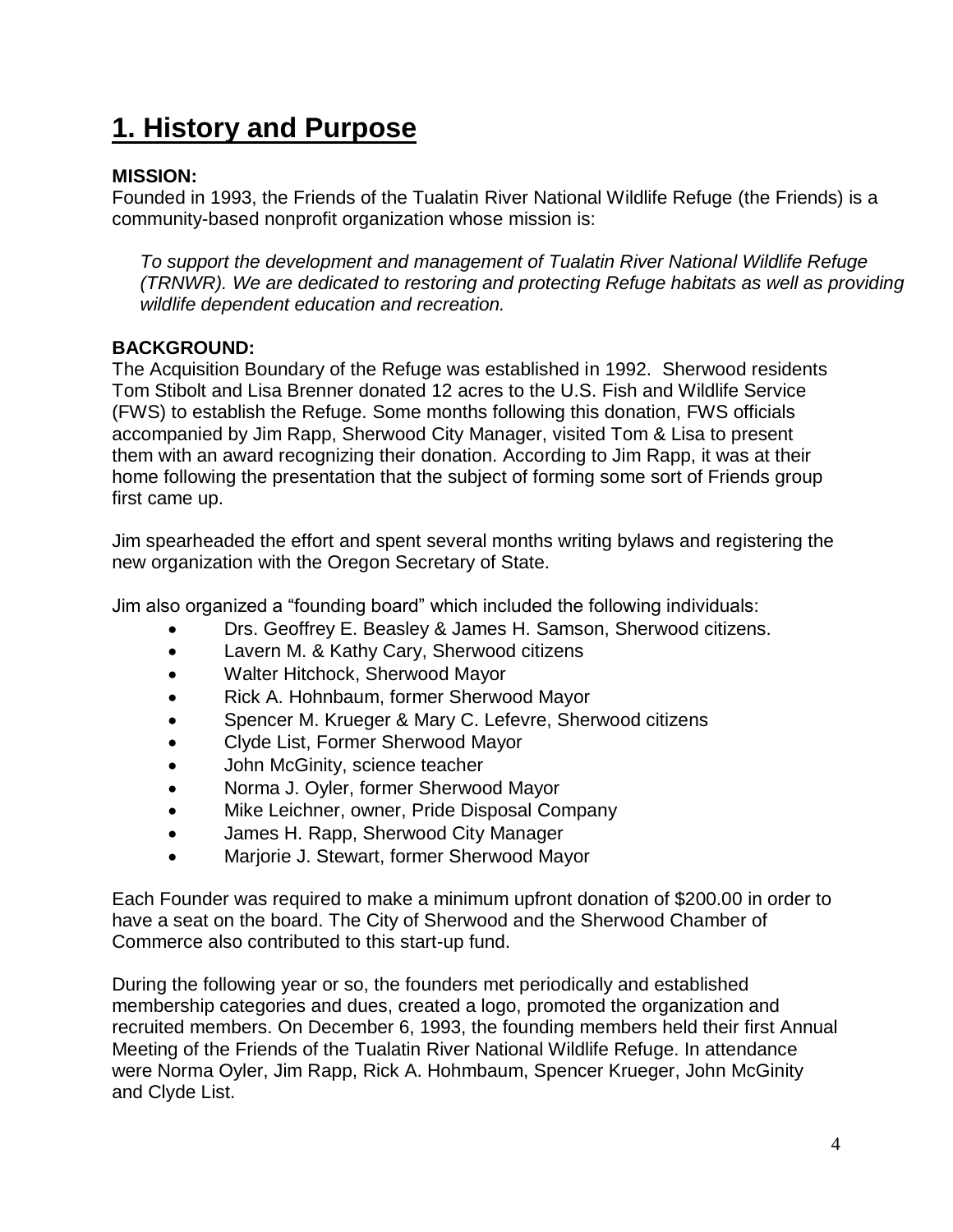In January of 1994, the board met and selected a slate of officers. Lavern Cary was elected President, John McGinity, Vice President, Jim Rapp, Secretary/Treasurer, and Steve Moore Ex-Officio (representing USF&WS). Geoffrey Beasley, Mark Cottle, Rick Hohnbaum, and Norma Oyler were board members.

In a State of the Friends report made a year later by Lavern Cary, the first Friends President, (Dec. 31, 1994) he cited this Dec. 6, 1993, meeting as the "official beginning of the Friends".

The Friends ended 1994 with a membership of 40. Of this original 40, the following individuals are still Friends members:

- Spencer Krueger
- Mary Lefevre
- Steve Moore
- Lisa Brenner
- Tom Stibolt
- Virginia Maffitt
- John Maffitt
- Marilyn Stinnett

[This History was researched and submitted by: Norman Penner]

#### **ACTIVITIES:**

The Tualatin River National Wildlife Refuge (the Refuge) is located in an urban area, which gives it an uncommon charter in support of the National Wildlife Refuge System. The Friends' support includes the following:

- Encouraging conservation of water, land and wildlife;
- Promoting public awareness of the Refuge and its wildlife and habitat to preserve its natural and cultural heritage for future generations;
- Participating as volunteers in the activities of the Refuge (e.g. inventory and monitoring. environmental education and outreach);
- Assisting with land acquisition within the approved Refuge acquisition boundary;
- Raising funds for education, restoration and conservation projects and programs associated with the Refuge;
- Advocating on behalf of the Refuge and Refuge-related issues;
- Creating partnerships with community-based environmental and civic organizations;
- Enhancing the quality of life in the local community.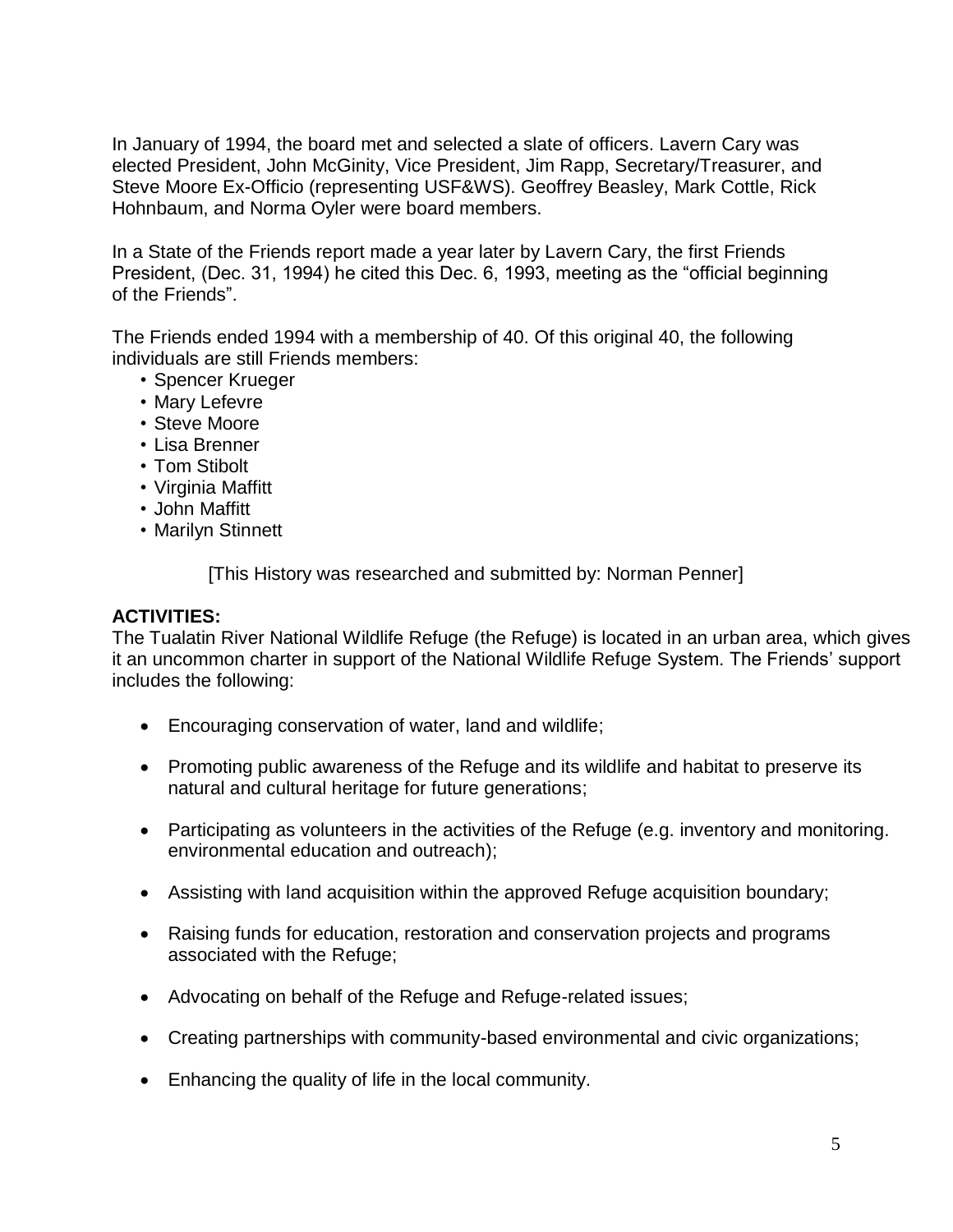#### **ACCOMPLISHMENTS:**

The Friends partners with the Refuge, a field station of the National Wildlife Refuge System administered by the U.S. Fish and Wildlife Service (USFWS), to accomplish these Objectives.

Since its inception in 1993, highlights of the Friends' accomplishments include:

- Successfully advocated for and supported land conservation planning resulting in an approved Refuge boundary of 7,370 acres of the Refuge's two units, Sherwood and Wapato Lake.
- Successfully advocated for federal funding for land acquisition within the Refuge acquisition boundary.
- Successfully advocated for federal funding for construction of a Wildlife Center and other public use facilities now totaling a \$10 million investment.
- Developed robust educational and restoration programs run by a small staff of Friends-funded educators and highly-committed volunteers.
- Developed Nature's Overlook, a store in the Wildlife Center that brings in significant earned income which is invested toward the Friends' mission in support of the Refuge.
- Has become a highly respected and recognized nonprofit organization led by "professional" volunteers. As a result, community leaders are proud to have the Friends working within their community and are committed to work together to help the Friends achieve mutual goals.
- Built an active, committed and growing membership.
- Recruit, train, and manage a dedicated corps of more than 50 volunteers who staff the Wildlife Center information desk and manage store sales, enabling the Wildlife Center to open to the public six days a week.
- Provide funds to hire key public use staff for the Refuge as well as contribute funds from store sales to conduct numerous restoration, maintenance, and education projects on the Refuge.
- Successfully advocated on behalf of the Refuge and the habitat of Washington County by our participation as the plaintiff in the Grabhorn Landfill lawsuit and as a supporter of the Poole Quarry lawsuit.
- Naturalist training to provide volunteers to lead Environmental Education programs.
- Years of work on habitat restoration.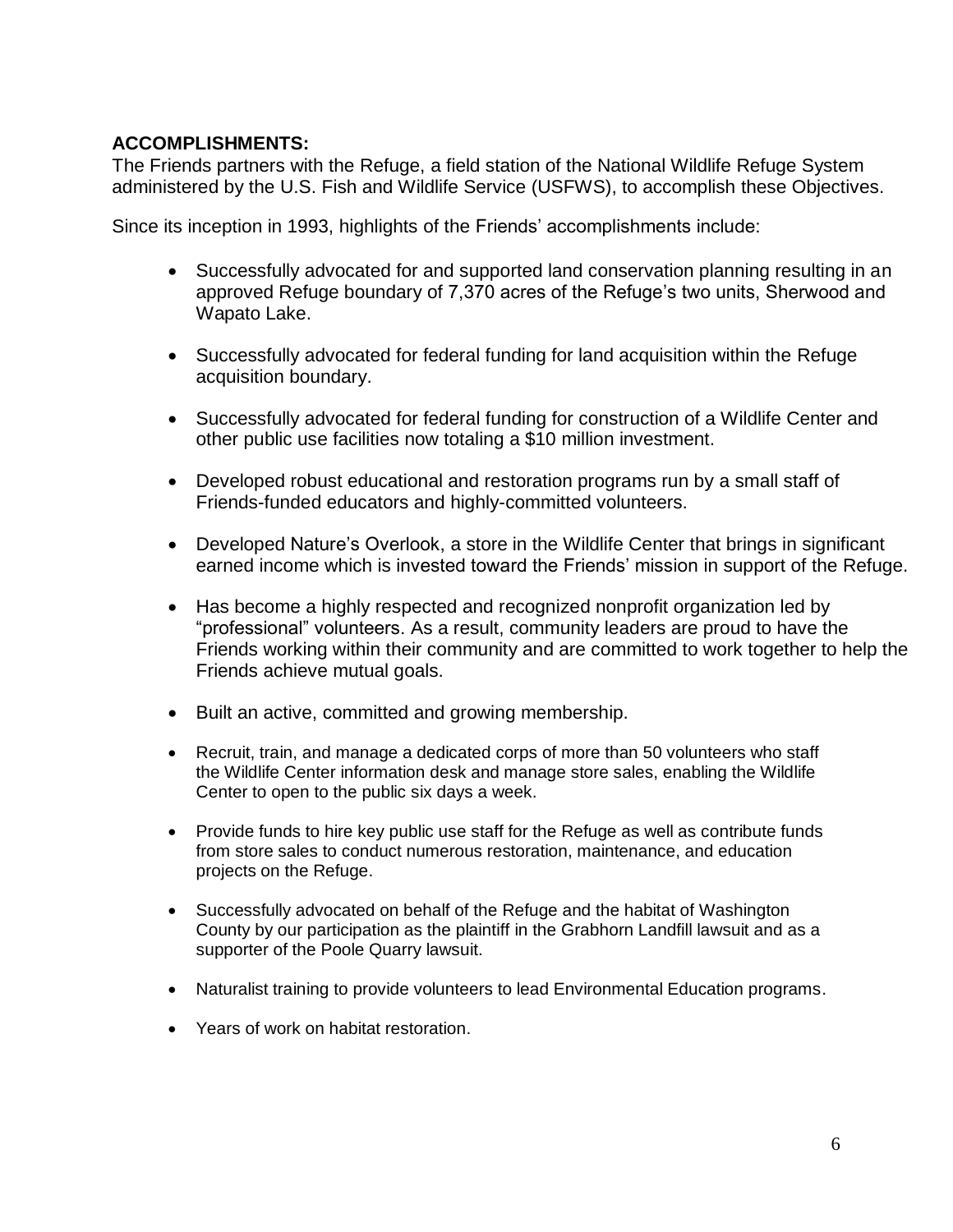# **2. Vision**

Friends of the Refuge (FOR) is capitalizing on the uncommon opportunity presented by the presence of a national wildlife refuge in an urban area. Having a highly functioning natural area in the midst of an urban setting improves the quality of life for all the region's residents. The Friends see this as an incredible opportunity for local residents, students and visitors to observe wildlife without driving very far, if at all, since the Refuge is serviced by a Tri Met Public Transportation stop at its gate. The Friends aspire to make the Refuge an iconic urban refuge of the National Wildlife Refuge System, as well as an icon of the Metropolitan Portland area greenspaces.

Within this vision, the Friends support the development of Tualatin River National Wildlife Refuge and its programs in partnership with the USFWS, advocating for the addition of lands under Refuge management within the acquisition boundary and for the expansion of Refuge educational and restoration programs commensurate with growth in organizational capacity. The Friends envision the Refuge as a destination for visitors from across the country and the world and, indeed, as a model for the entire National Wildlife Refuge System.

The Friends will continue to build a large cadre of members, supporters, donors and volunteers who are committed to growing, restoring, protecting and educating the public about the Refuge's multiple units in Sherwood and Wapato Lake. Such supporters and advocates will be organized by a growing number of volunteers as well as a small but growing staff. The Friends envision an organization of 1000 members by 2020.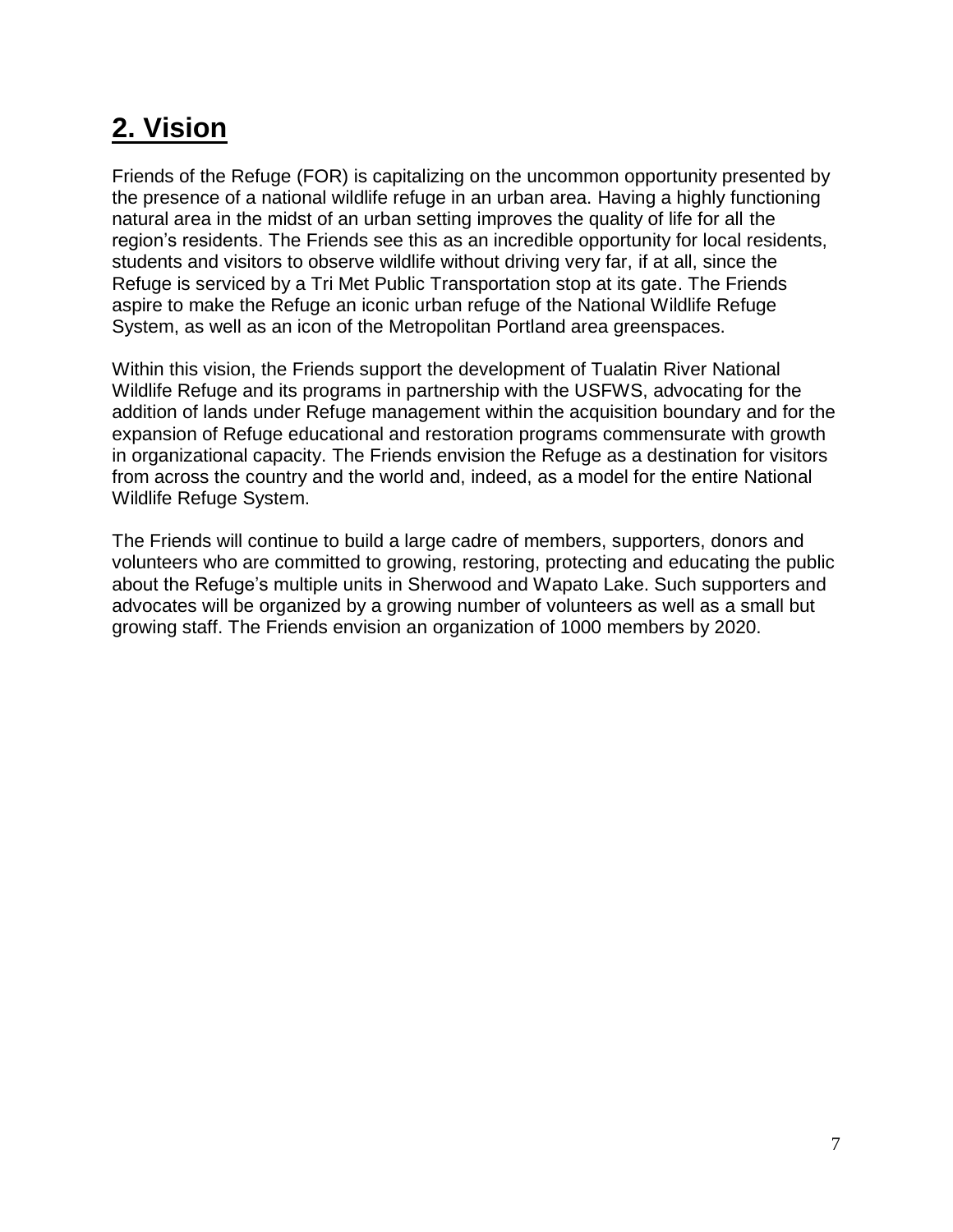# **3. Acquisition of Lands for Refuge Management**

**GOAL:** *Actively support the U.S. Fish and Wildlife Service (USFWS) in acquisition of lands within the approved acquisition boundary of the Tualatin River National Wildlife Refuge.*

### **BACKGROUND: Acquisition History and Status**

There are three ways that the USFWS can acquire lands or property rights for management in the Refuge System. The first approach is to acquire ownership of lands in fee title from willing donors or sellers. The second approach is to purchase a conservation easement from willing donors or sellers. This approach allows the landowner to retain the property, but the USFWS manages the land for conservation purposes. The third approach is for the USFWS to enter into an agreement with another private or governmental organization to manage property for which it has fee title or an easement(s) in property.

This first approach was used to acquire the first parcel of land in 1993 with an initial 12 acre private donation. The currently approved acquisition boundary near Sherwood comprises 3060 acres. Funding for the acquisition program has totaled \$10.4 million and comes from a variety of sources including the Land and Water Conservation Fund, flood relief funds, Bonneville Power Administration through implementation of the Northwest Power and Conservation Council's Fish and Wildlife Program, and Migratory Bird Conservation Act. A total of 1700 acres more could be protected through acquisition within the approved boundary near Sherwood. This would complete acquisition of all 3060 acres currently approved within the Refuge boundary near Sherwood.

In 2007, the U.S. Fish and Wildlife Service expanded the Refuge by establishing a new unit with an approved acquisition boundary of 4310 acres called the Wapato Lake Unit, located west of the Sherwood Unit. This expansion increased the total approved size of the Refuge to 7370 acres. At the end of 2011, the total acres acquired within the Wapato Lake unit were 816 acres. A total of 3494 more acres could be protected through acquisition within the approved boundary. This would complete acquisition of all 4310 acres currently approved within the Refuge boundary for the Wapato Unit. Altogether, the Refuge currently manages 2165 acres through fee title ownership or management agreement.

#### **Objective 3-1: Approaches to and Funding of Land Acquisition**

Pursue all appropriate approaches and funding sources for acquisition of Refuge lands consistent with USFWS Comprehensive Conservation Plan and other plans and objectives for the Refuge.

#### **Strategies:**

 *Strategy 3-1a.* Acquire land within the Refuge boundaries using all appropriate methods including real property interests, zoning, conservation easements, and wildlife management and mitigation agreements working in partnership with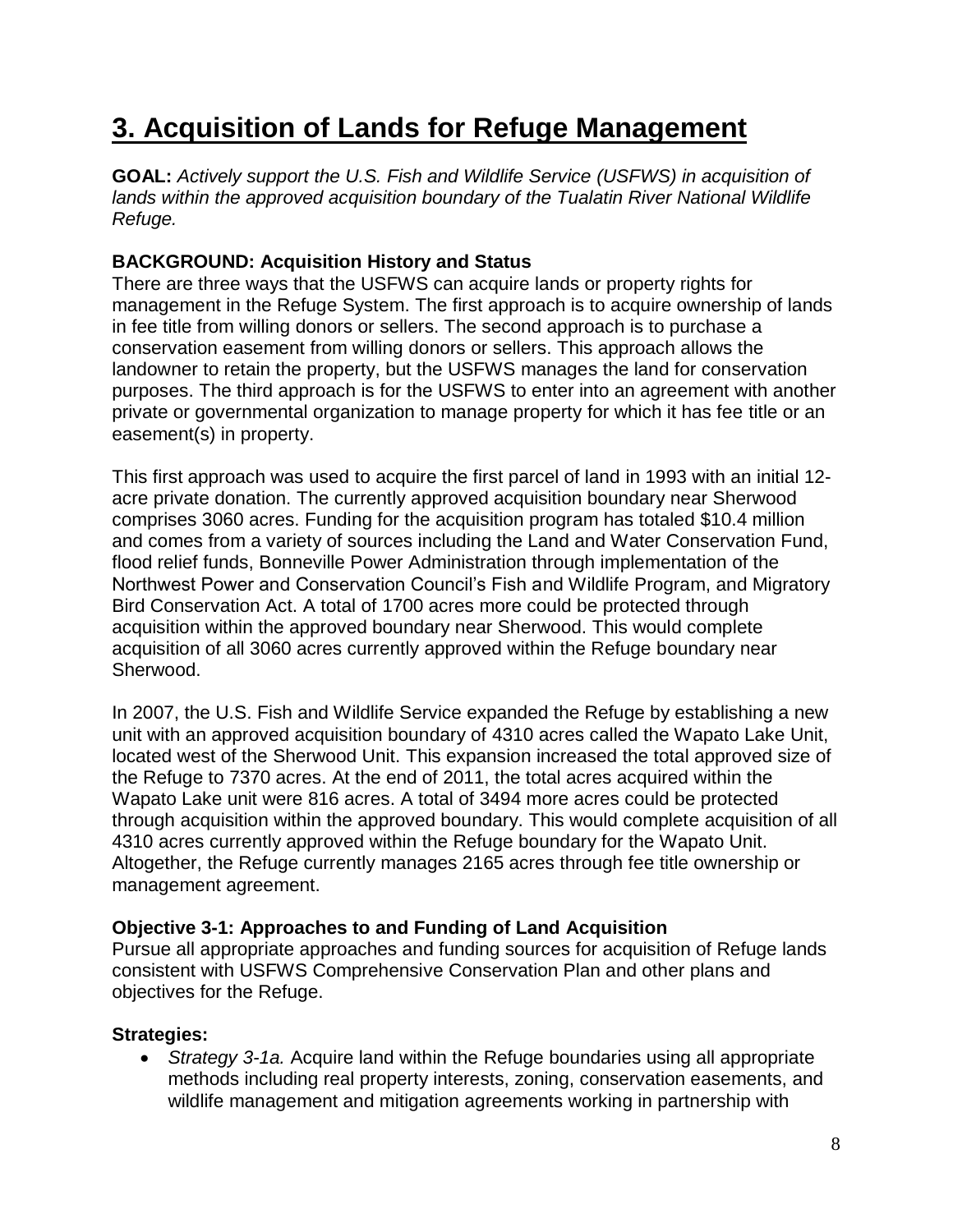federal, local and state governments, corporate and nonprofit partners, and local residents.

- *Strategy 3-1b.* Advocate for funding to acquire Refuge lands from the Migratory Bird Conservation Fund, Land and Water Conservation Fund, direct appropriations from Congress and other appropriate federal sources, and also from regional, state, and local governments, charitable foundations, non-profit conservation organizations, corporations, and all other appropriate sources. Encourage and work with landowners who desire to donate lands or rights in lands to the Refuge.
- *Strategy 3-1c.* A Land Acquisition Subcommittee will be established by the Board of Directors of the Friends of the TRNWR. This subcommittee will develop and maintain a 5-year plan, working with Refuge staff, to support acquisitions. The 5 year plan will address Objectives for acquisition over the next 5-year period, and as appropriate, will identify and map parcels that might be available for acquisition. The conservation purpose for acquisition (e.g. wildlife corridor, key habitat, etc.) of these parcels will be identified in the plan. The plan will also address communication with landowners and local governments about Refuge acquisition goals and Objectives, working with political representatives and others noted above to secure acquisition funds, and partnering with governments and others noted above for acquisitions. The 5-year plan will include outreach and education Objectives for the local community and others so that there is sufficient understanding and support to achieve the acquisition goals and Objectives of the Refuge.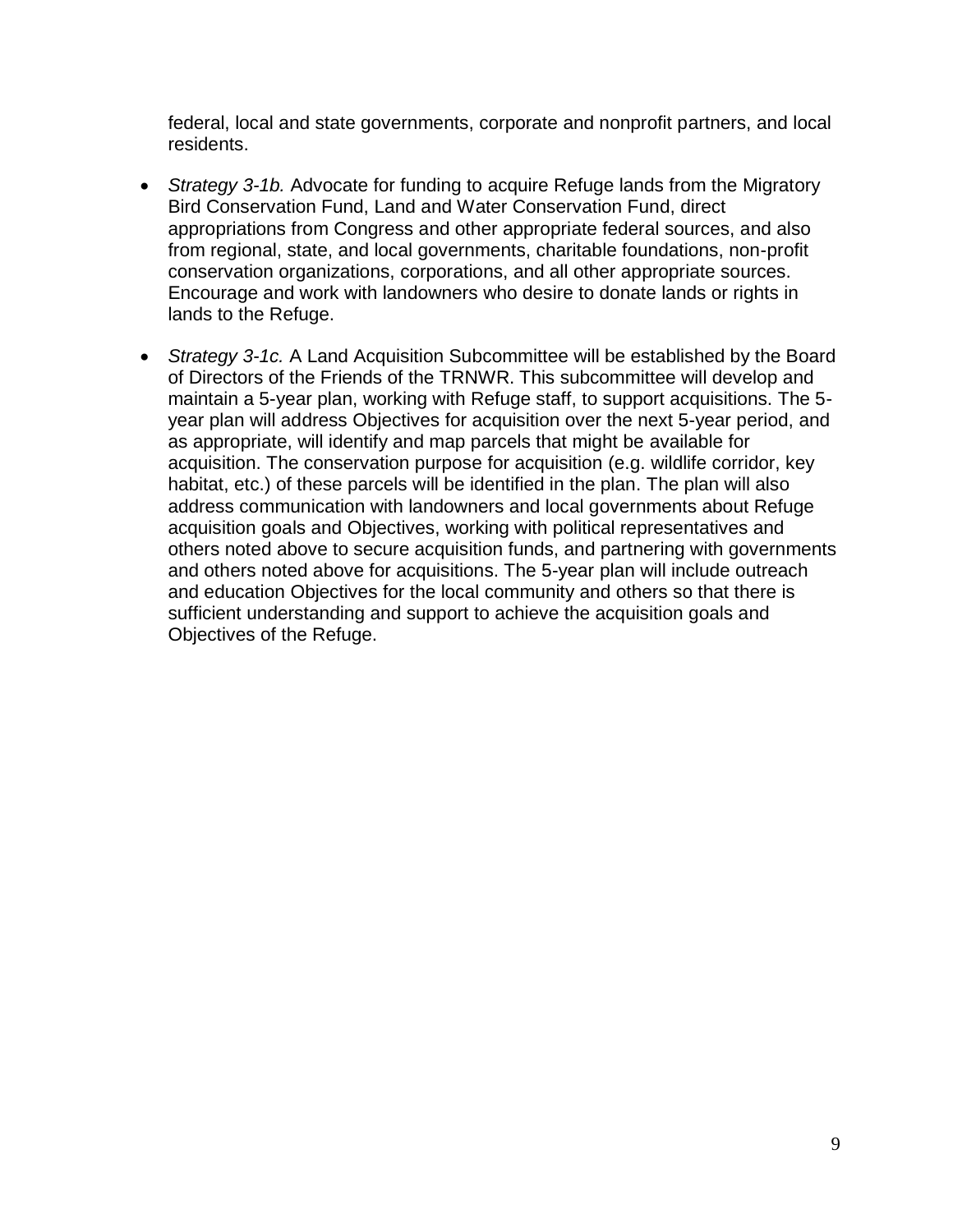# **4. Conservation and Restoration**

**GOAL:** *The Friends will support the conservation and restoration goals of the Tualatin River National Wildlife Refuge as outlined in the Comprehensive Conservation Plan (CCP) and the Annual Work Plan.*

### **BACKGROUND: Restoration History and Status**

The Friends have been active in restoration work since shortly after the Refuge was established. Many of the early projects involved removing fences from the newly acquired properties. Once that was accomplished, plantings of native shrubs and trees took place during the winter planting season. Plantings have continued to be our major activity. One of the largest projects involved planting about 15 acres of riparian forest along the Tualatin River. School groups, church groups, members and individuals all participated in weekly Saturday plantings. The plants have thrived and we can look back on an ambitious and successful project. Most recently, our focus is on working with Refuge staff to identify a schedule of activities to establish a fixed, monthly work day.

**Objective 4-1:** Coordinate with the Refuge on all volunteer restoration and conservation efforts.

- *Strategy 4-1a.* Recruit an average of ten volunteers per monthly work party.
- *Strategy 4-1b.* Support the biological program through wildlife monitoring and other biological projects by contributing 1500 hours of volunteer time annually.
- *Strategy 4-1c.* Increase visitor and volunteer awareness of invasive species on the Refuge by researching the flyers available from agencies in the region and ordering the appropriate one(s) for distribution to the public and by partnering with organizations such as Clean Water Services, Invasive Species Coalition and others.
- *Strategy 4-1d.* Conduct an annual educational session for the public on the importance of and techniques for the control of invasive species on the Refuge.
- *Strategy 4-1e.* Recruit volunteers to conduct routine maintenance of trail and viewing facilities, including a minimum of one work party per year to trim trail vegetation, clean viewing structures, and perform simple repairs of public use facilities.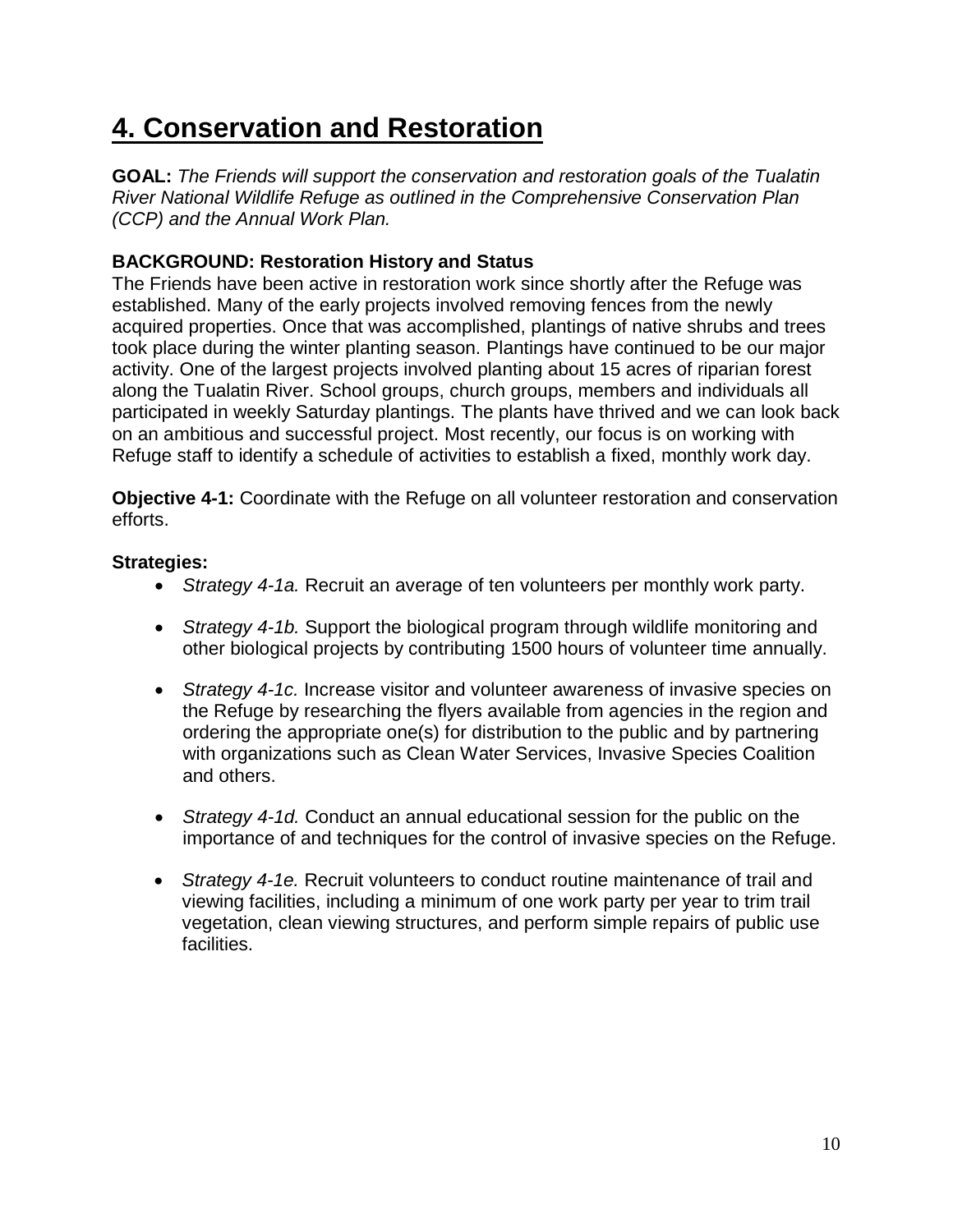**Objective 4-2:** Seek and secure grants and donation funds to support the conservation and restoration programs of the Refuge.

# **Strategies:**

 *Strategy 4-2a.* Submit at least two grant applications annually to support conservation and restoration projects on the Refuge.

**Objective 4-3:** Support conservation efforts beyond the Refuge boundaries.

- *Strategy 4-3a.* Actively develop and sustain partnerships with other non-profit groups (e.g., Friends of Rock Creek, Tualatin Riverkeepers, Raindrops to Refuge, Friends of Fernhill, and Intertwine) and local governments and agencies
- *Strategy 4-3b.* Support efforts to minimize impacts on the Refuge environment from outside sources.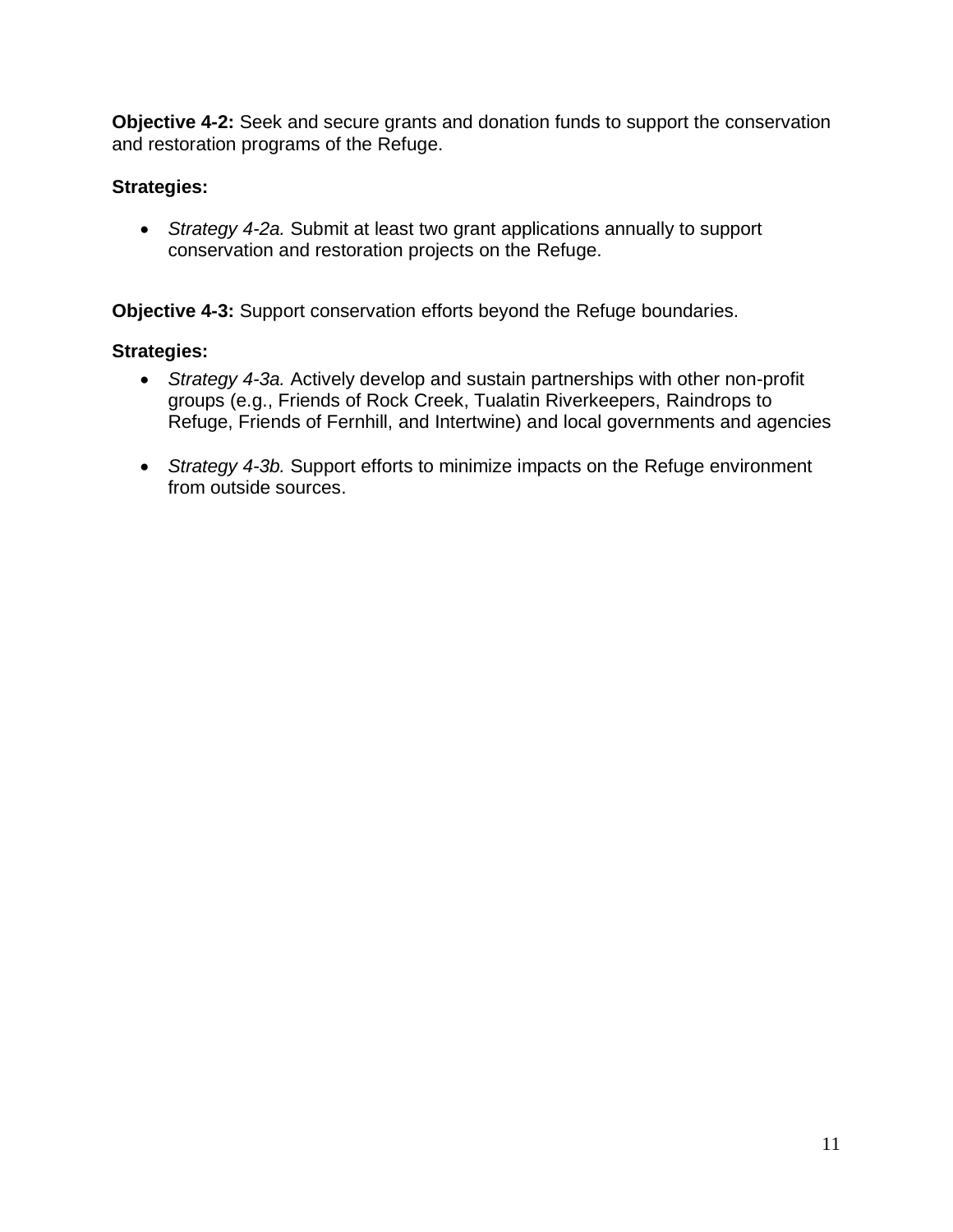# **5. Visitor Services**

**GOAL:** *Visitor Services by the Friends will reach out to and provide opportunities for and every visitor to the Refuge to connect with nature in a meaningful way that will nurture support for the environment as well as the National Wildlife Refuge System.*

### **BACKGROUND:**

The National Wildlife Refuge System Improvement Act of 1997 (an "Organic Act" for the System) included a component recognizing that wildlife-dependent recreational uses involving hunting, fishing, wildlife observation and photography, and environmental education and interpretation, when determined to be compatible, are legitimate and appropriate public uses of the Refuge System. These "Big Six" priority public uses, as they are called, are integral to the mission of the Friends and represent some of the most tangible ways in which the Friends provides support to the Refuge. The Friends provide funding and volunteers, and employs staff on behalf of the Refuge to implement, maintain, and enhance a robust public use program.

This section focuses on five aspects of visitor services where friends facilitate the priority public uses that occur on the Refuge:

- 5a. Wildlife Center and trails: Welcoming and Orienting
- 5b. Environmental Education and Interpretation
- 5c. Wildlife Observation
- 5d. Photographic Society
- 5e. Special Events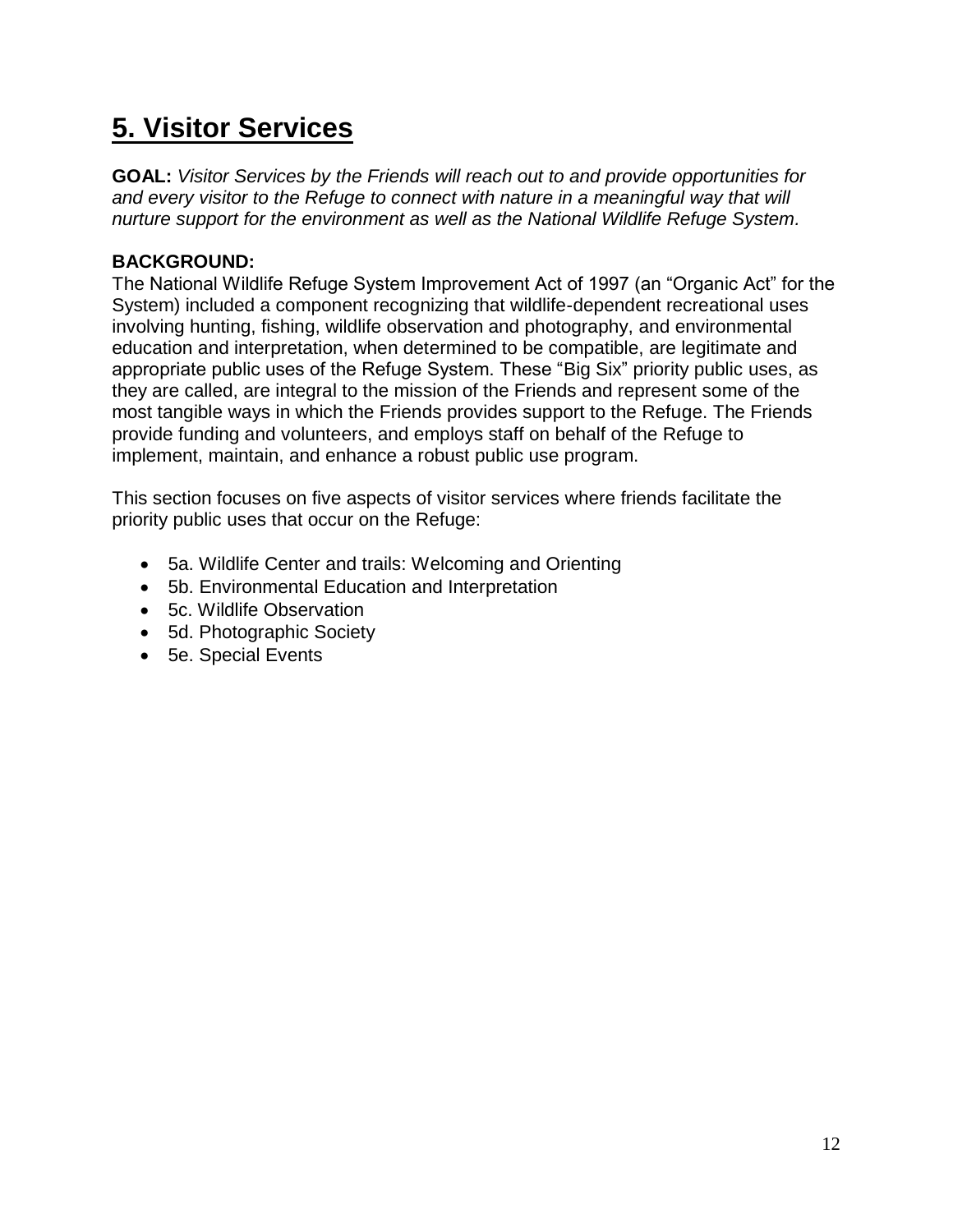# **5a. Wildlife Center and Trails: Welcoming and Orienting**

**GOAL:** *The Wildlife Center will be staffed with well-trained volunteers who have a commitment to superb customer service and providing visitors with resources for furthering nature education.*

**Objective 5a-1:** The Store Committee will recruit, screen, train, and nurture sufficient volunteers to ensure that the Center will be staffed a minimum of five days per week.

#### **Strategies**

- *Strategy 5a-1a.* Participate in at least three tabling events each year, either at the Refuge or in the community to recruit interested volunteers.
- *Strategy 5a-1b.* All Wildlife Center staff will be trained to discuss opportunities with visitors who show an interest in volunteering in the Center.
- *Strategy 5a-1c.* Refresher training for Wildlife Center volunteers will be conducted at least twice each year.

**Objective 5a-2:** Store Committee members will select and have approved by FWS a variety of items to be sold in Nature's Overlook that will contribute to environmental awareness and education.

- *Strategy 5a-2a.* Members of the Store Committee will attend at least two trade shows each year to seek out vendors who offer appropriate merchandise.
- *Strategy 5a-2b.* Store Committee members will network with other Friends groups and similar organizations to seek sources for high quality appropriate merchandise at price points that allow the store to profit from sales.
- *Strategy 5a-2c.* FOR and the Store Committee will continue to support Crafty Friends, the group of hand crafters who create merchandise to be sold, as a resource for high quality unique items approved to be sold in Nature's Overlook.
- *Strategy 5a-2d.* Continue to publish TRNWR pocket naturalist field guide for sale to the public and to support education programs.
- *Strategy 5a-2e.* Merchandise in the store will be rotated seasonally to display each item to its best advantage.
- *Strategy 5a-2f.* Information about how items pertain to TRNWR will be included in store displays where appropriate and available for store staff to share with visitors.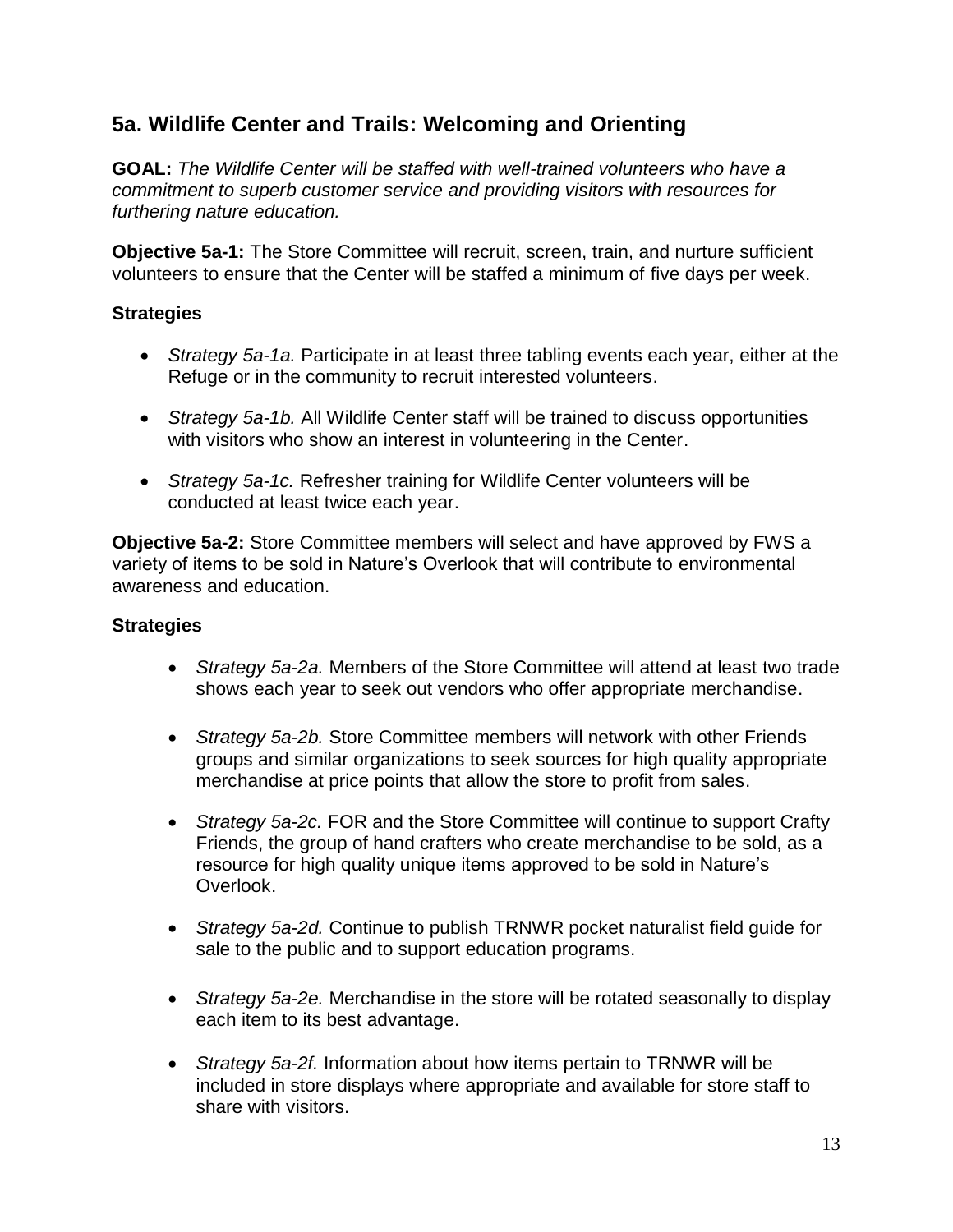**OBJECTIVE 5a-3:** Ensure a cadre of well-trained trail rovers to assist visitors.

# **Strategies:**

 *Strategy 5a-3a.* FOR will assist Refuge staff in conducting a minimum of two trail rover trainings per year.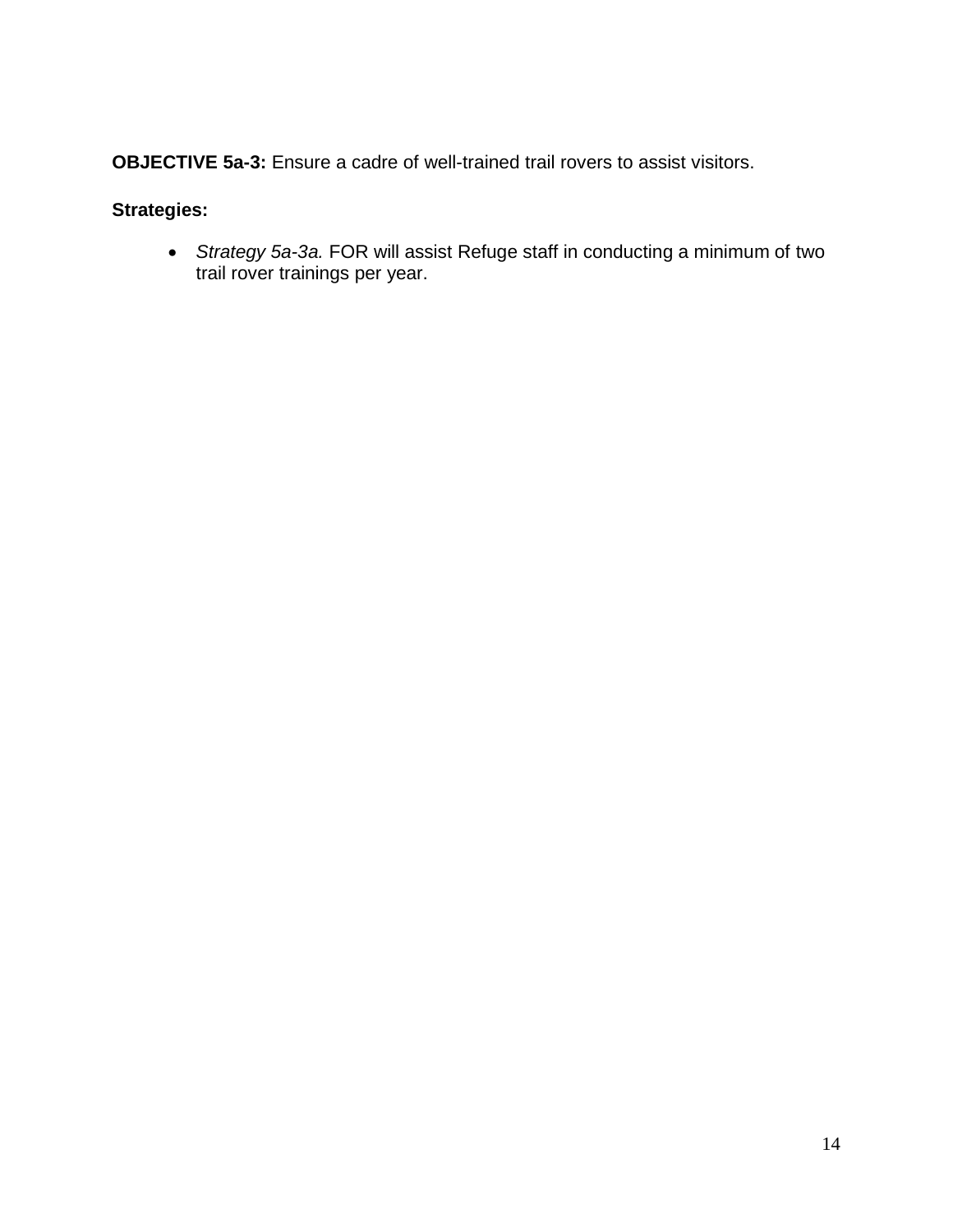### **5b. Environmental Education and Interpretation**

**GOAL:** *The Friends' environmental education program will work to support the U.S. Fish and Wildlife Service's priority of "Connecting People with Nature."*

#### **BACKGROUND: History and Accomplishments**

The Refuge hosts over 4,000 formal education visitors each year and over 110,000 visitors who come to observe, photograph and enjoy wildlife and its habitats. The Friends support the work of the volunteer naturalists and trail rovers with training and support staff through grant funds.

**Objective 5b-1:** Provide strong partnership with schools and teachers so our programs work together with classroom education programs.

#### **Strategies:**

- *Strategy 5b-1a.* Within the next year, review the current curriculum document to assure that it remains consistent with Refuge policies and practices.
- *Strategy 5b-1b.* Provide a corps of 25 trained volunteer naturalists.
- *Strategy 5b-1c.* Annually, provide two teacher orientation trainings.
- *Strategy 5b-1d.* Encourage teachers to use a broader portion of the school year for Refuge field trips. (Increase the number of school visits outside the mid-April to mid-June window by 20%.)
- *Strategy 5b-1e.*Provide at least six school site presentations in the 2012/13 school year.

**Objective 5b-2:** Provide a program of walks, events, and presentations that engage visitors with a wide variety of experience levels and interests.

- *Strategy 5b-2a.* Work with the Friends outreach effort to engage a visitor demographic representative of the area population.
- *Strategy 5b-2b.* Provide activities appealing to inexperienced, experienced and advanced background visitors. (For instance, "Easy Intro to…" talks, specific topic activities, and "Masters Sessions.")
- *Strategy 5b-2c.* Provide activities on a wide variety of topics, such as photography, native uses, horticulture, birding, and local geological history.
- *Strategy 5b-2d.* Provide activities in a wide variety of formats and locations (midday, evening, lectures, displays, public gathering tables, near both Sherwood and Gaston).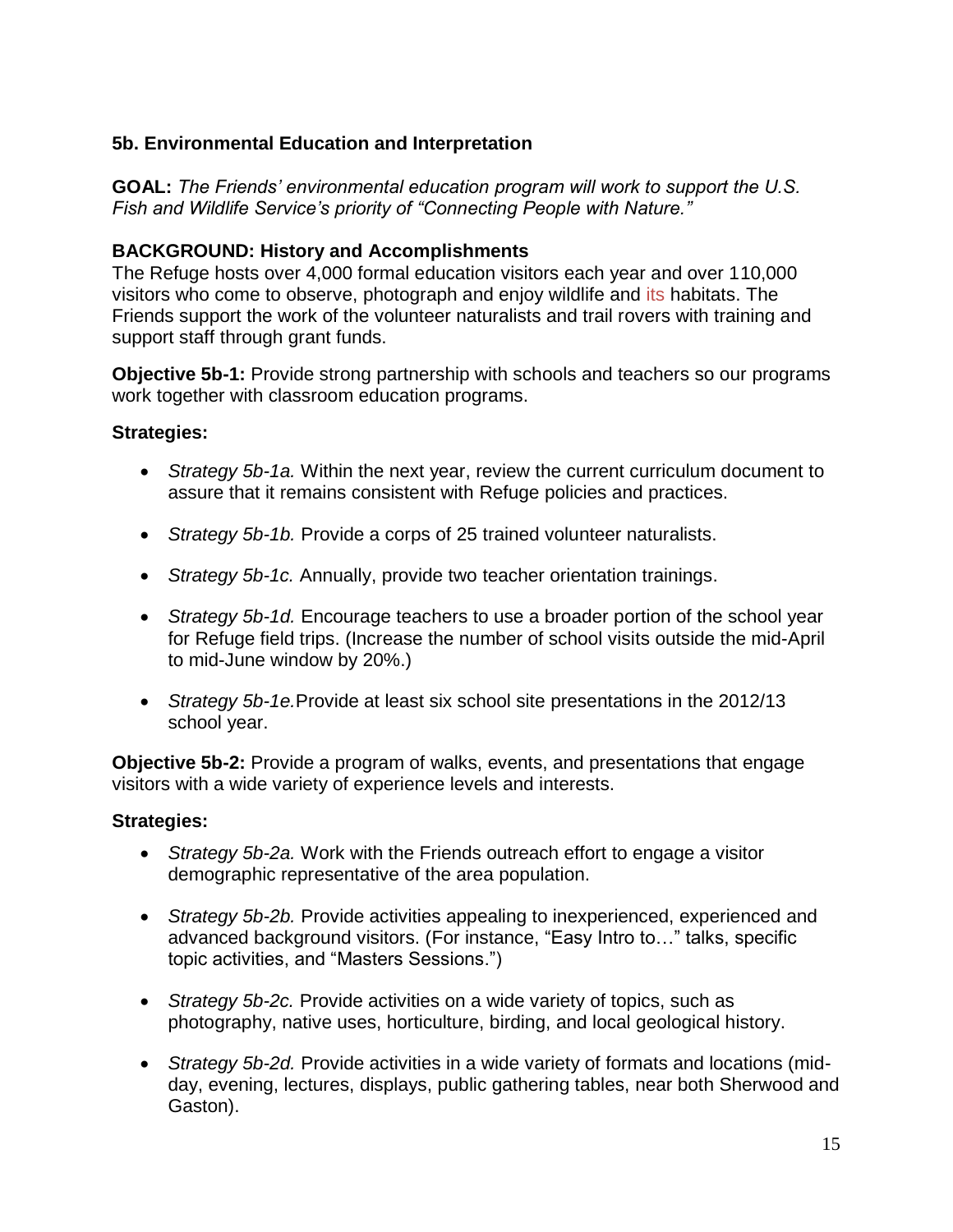- *Strategy 5b-2e.*Explore the use of GPS related interpretive formats and other technological supports to interpretation.
- Strategy 5b-2f. Continue to work with partners such as Tualatin Riverkeepers, Oregon Natural Resources Education Project, Metro, and local schools to meet our mutual goals.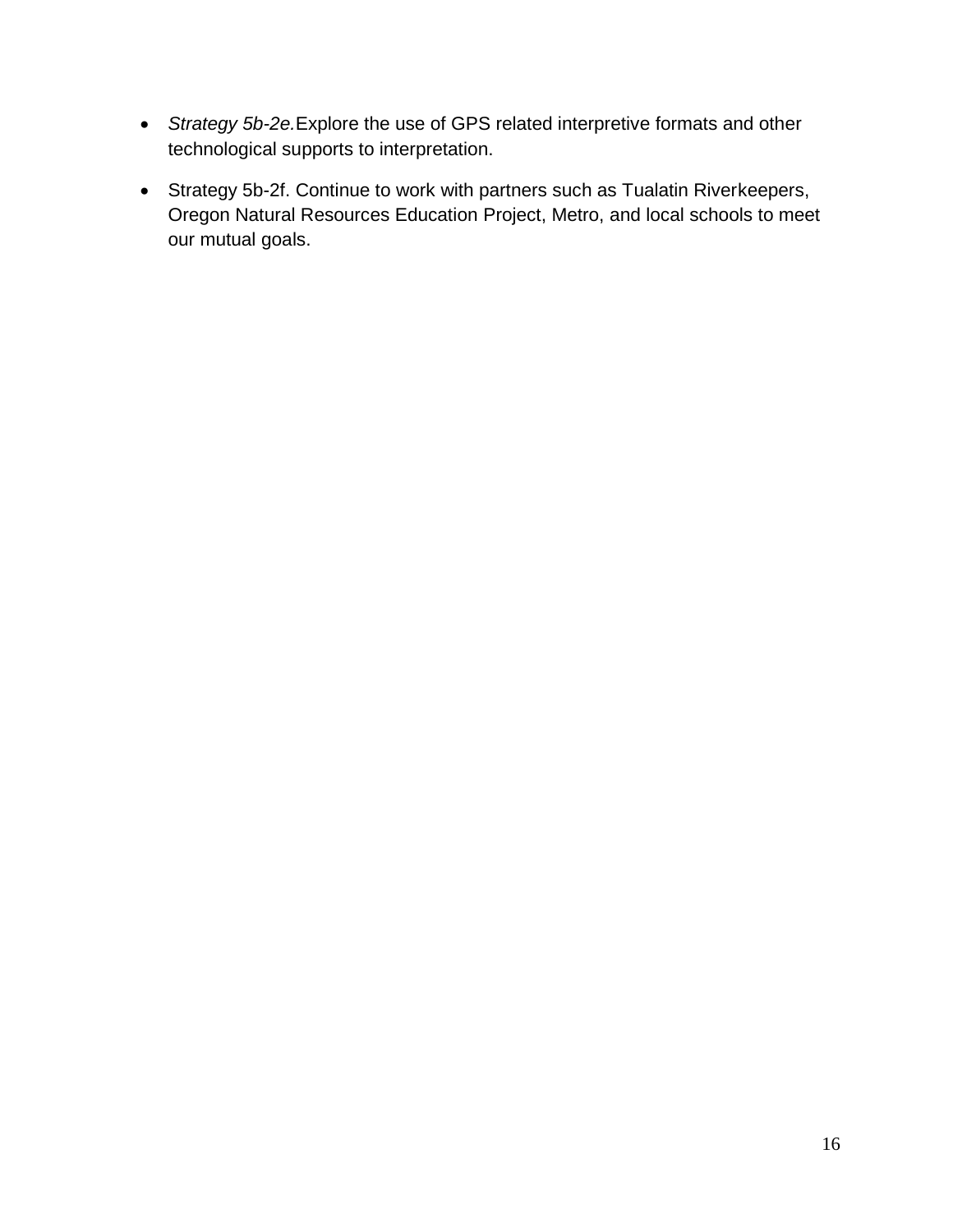#### **5c. Wildlife Observation**

**GOAL:** *The Friends wildlife observation program will work to support the U.S. Fish and Wildlife Services' priority of "Connecting People with Nature."*

**BACKGROUND:** Over 110,000 people come to the Refuge each year to observe, photograph and enjoy wildlife. Well-trained and -equipped volunteer naturalists and trail rovers work with Refuge staff to maximize each visitor's experience. Well-trained and -equipped volunteers work with Refuge staff to inventory and monitor wildlife.

**Objective 5c-1:** Continue to support wildlife observation by seeking donations for optics (binoculars, spotting scopes) to be used for Refuge education and recreation programs and for Refuge volunteer wildlife inventory and monitoring activities.

#### **Strategies**

 *Strategy 5c-1a.* Annually inventory the quality and number of optics. If inadequate, seek donations for new or replacement optics.

**Objective 5c-2:** By 2014, work with the Refuge to explore potential citizen science programs that could be conducted by Friends members.

# **Strategies**

 *Strategy 5c-2a.* By 2013 check the feasibility of this citizen science program. By 2014 conduct the first program if found to be feasible.

**Objective 5c-3:** By 2015, develop a "Track Pack" designed to loan to families with young children in both English and Spanish. The pack would be designed for use in the Environmental Education (EE) Shelter area and along the trail. It would include activities that build nature observation skills for early childhood learners. Contents may include: photos, pictures, molded tracks, journals, samples of scat and other animal sign, and other learning tools.

# **Strategies**

 *Strategy 5c-3a.* Determine the cost per backpack and identify appropriate number of backpacks for acquisition. Seek corporate sponsor(s) and/or individual donor(s) with an in-person request. Consider use of a "donated by" label on backpack as recognition of sponsorship.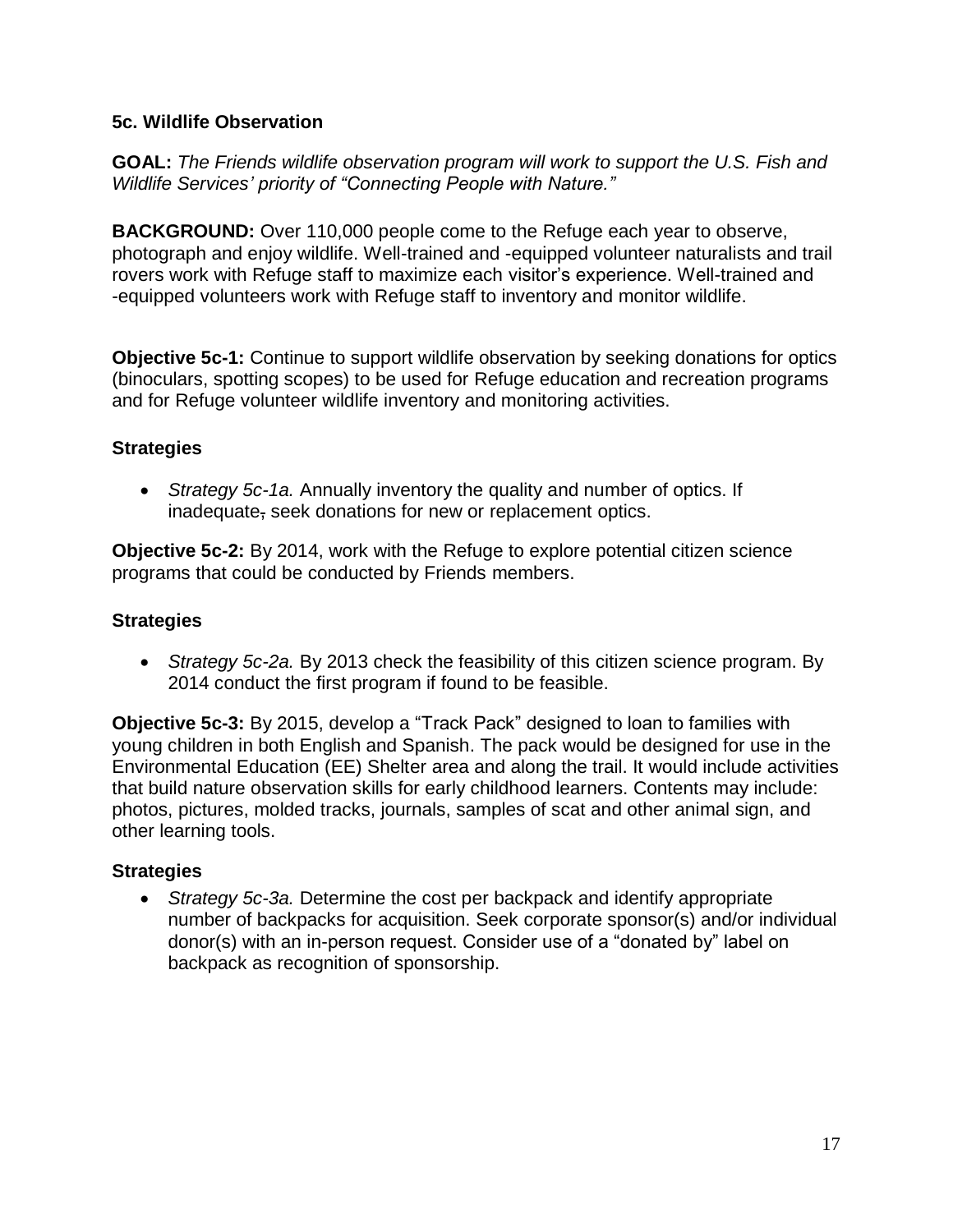# **5d. Photographic Society**

**GOAL:** *The Tualatin River Photographic Society was established in 2008 with the goal of promoting wildlife photography on the Refuge.*

**BACKGROUND:** Wildlife photography is one of the "Big Six" wildlife-dependent priority public uses that are considered appropriate on national wildlife refuges when determined possible and compatible. The Tualatin River Photographic Society was established by a member of the Friends for the purpose of encouraging photographers to visit the Refuge, photograph the wildlife, and share their experiences and images.

**Objective 5d-1.** Build nature awareness and foster support for conservation by providing high quality nature and wildlife photographic opportunities for the Society membership and Refuge visitors.

- *Strategy 5d-1a.* Assist the Development Committee to produce an annual fund raising event with a photographic theme that includes educational opportunities and promotes nature photography.
- *Strategy 5d-1b.* Adopt North American Nature Photography Association's *Principles of Ethical Field Practices* and comply with 605 FW5, *Wildlife Photography,* Fish and Wildlife Service Manual, USFWS.
- *Strategy 5d-1c.* Actively reach out to new audiences that are interested in nature photography to become members of the Friends and the Photographic Society.
- *Strategy 5d-1d.* Host an annual photographic contest with the support of local businesses and organizations. The contest will be structured so that awards will be made during the annual photographic themed fund raising event.
- *Strategy 5d-1e.* Assist the Education Committee in developing a youth photography program.
- *Strategy 5d-1f.* Develop an annual work plan and budget aligned with the Friends' fiscal year.
- *Strategy 5d-1g.* Advise Refuge management on ways to improve photographic opportunities on the Refuge to include the planning and development of new photo blind(s) and/or the improvement of the existing blind to "provide visitors with quality compatible recreational wildlife photography opportunities." (605 FW 5.3B)
- *Strategy 5d-1h.* Provide support to the Refuge (funds and/or in-kind) for wildlife photography programs.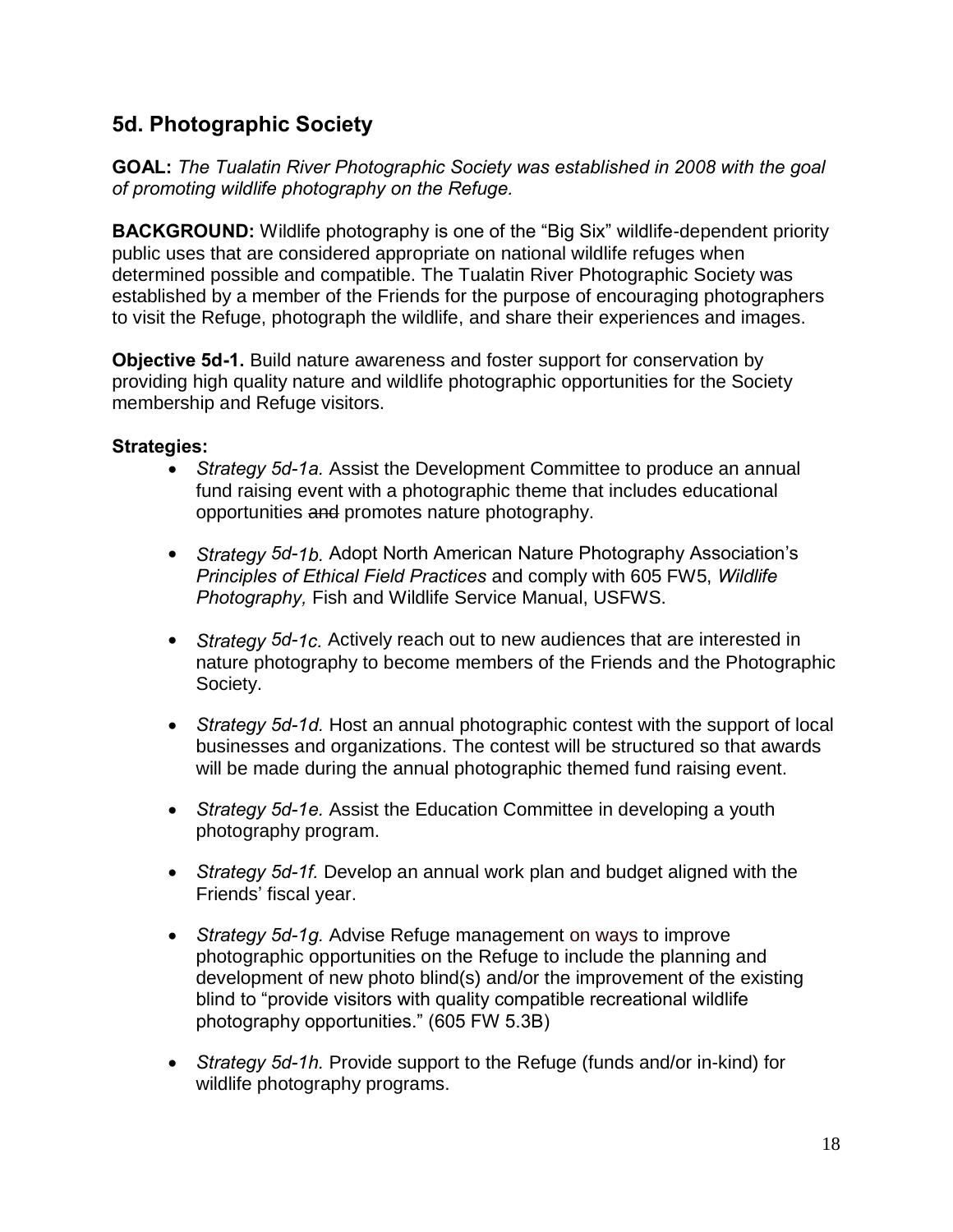- *Strategy 5d-1i.* Assist Store Committee in its production of an annual Refuge Calendar and/or DVD.
- *Strategy 5d-1j.* Assist Refuge Visitor Services with appropriate photographs for the photo gallery.

**Objective 5d-2:** Provide opportunities for nature photographers to develop and improve their technical and artistic skills.

#### **Strategies:**

- *Strategy 5d-2a.* Host a monthly meeting for nature photographers to share their work and encourage the use of photography for science, nature appreciation and environmental protection.
- *Strategy 5d-2b.* Invite photography experts to present workshops on a variety of topics, such as: equipment and optics, composition, matting & framing, wildlife behavior, and species identification.
- *Strategy 5d-2c.* Raise funds to purchase photographic quality audiovisual equipment for use at the Society's monthly meetings.
- *Strategy 5d-2d.* Expand the focus of the Society to include video.

**Objective 5d-3:** Contribute to the operational programs of the Refuge by providing photographic material to aid in education, recreation, field biology and habitat restoration.

- *Strategy 5d-3a.* As needed, work with the Refuge management to photodocument habitat restoration projects.
- *Strategy 5d-3b.* Work with Refuge staff to collect wildlife and habitat photos that can be used in their biological and conservation education programs.
- *Strategy 5d-3c.* Respond to Refuge Management's request to photograph special events, rare species, floods, construction projects, invasive species, or other non-routine subjects.
- *Strategy 5d-3d.* Assist Refuge management and the Friends in collecting visual images for web pages and other outreach.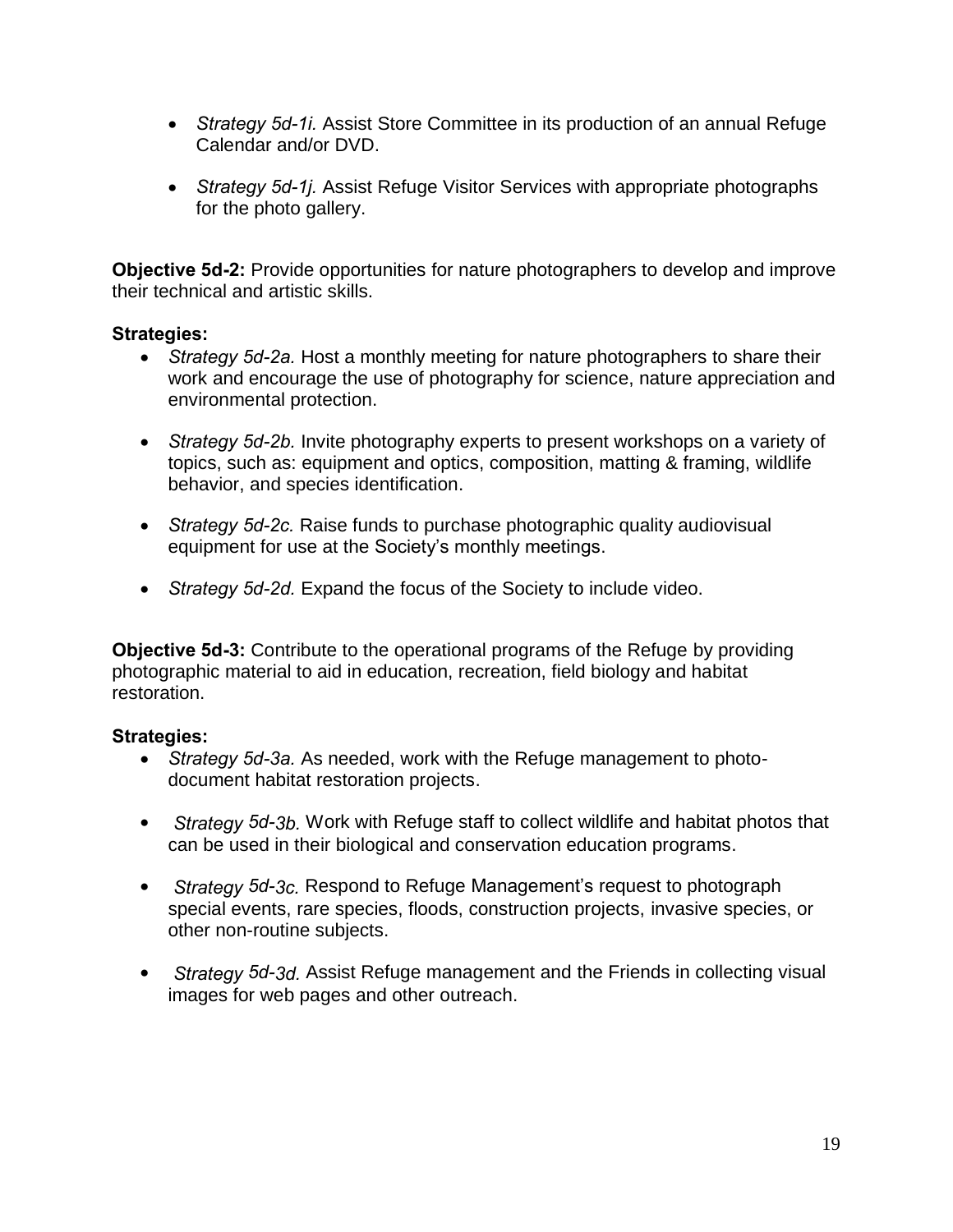# **5e. Special Events**

**GOAL:** *The Refuge and the Friends will host special events and festivals throughout the year to attract visitors to the Refuge and connect people with nature. The location of this urban refuge allows for a greater number of people to attend these events, and reaching a demographic that might not have much exposure to nature.*

#### **BACKGROUND:**

What began as a grassroots one-day Songbird Festival event in a barn on the Tualatin River National Wildlife Refuge in 1996 has blossomed into a multiday well-attended signature event. For many years the only time the public had access to the Refuge was by attending the Songbird Festival. In 2010 the Friends of the Refuge received a \$60,000 grant from Washington County Visitors Association to develop a larger event. The one-day Songbird Festival became the multiday Tualatin River Bird Festival (TRBF). Currently the Friends participate in multiple events throughout the year.

**Objective 5e-1:** Increase Refuge visitation and visitor diversity, with an outreach emphasis on our underserved audiences.

#### **Strategies:**

- *Strategy 5e-1a.* Provide interesting and relevant activities that are new and engaging, will attract a broad spectrum of visitors to our events. Focus on the Refuge Improvement Act that designates six priority public uses of the Refuge system, referred to as the "Big Six": :hunting, fishing, wildlife observation, wildlife photography, environmental education and environmental interpretation. Always remember to incorporate the "Wildlife First" motto of the National Wildlife Refuge System.
- *Strategy 5e-1b.* Research how to attract a diverse population and develop ways to be inclusive and representative of the community we are serving. Utilize new technologies in outreach, such as Facebook, Twitter and websites.
- *Strategy 5e-1c.* Every event should have a purpose that describes how it will incorporate the missions and priorities of the Refuge, the U.S. Fish and Wildlife Service and the Friends in its programs.
- *Strategy 5e-1d.* Host a minimum of two events per year, such as the Tualatin River Bird Festival and Focus on Nature Weekend.

**Objective 5e-2:** Build relationships within the surrounding communities and strengthen the relationship with the Refuge by working together to develop events on and for the Refuge.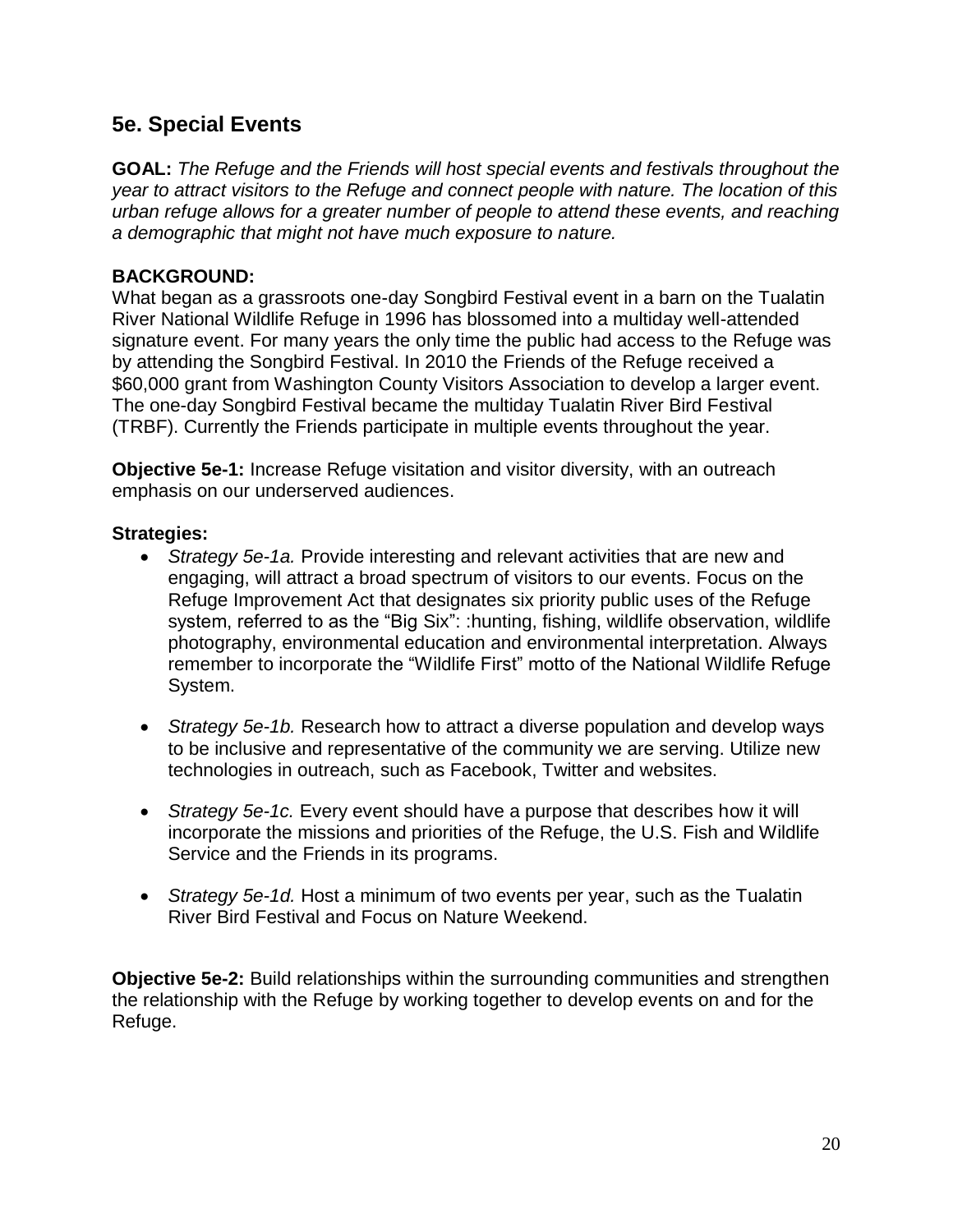#### **Strategies:**

- *Strategy 5e-2a.* The Friends will reach out to businesses and organizations in the community with opportunities for involvement in activities for and on the Refuge.
- *Strategy 5e-2b.* The Friends will work closely with the Refuge to ensure that events reflect the mission of the organizations and are appropriate.
- *Strategy 5e-2c.* The Friends will look for ways to incorporate other community events to make them mutually beneficial.

**Objective 5e-3:** Ensure that volunteer and financial resources are properly and efficiently utilized.

- *Strategy 5e-3a.* All events that are to use financial and/or volunteer resources of the Friends must submit a proposal to the Friends Executive Board that includes mission, purpose, guidelines, needs and preliminary budget. By understanding the intent of the event, it will be easier to establish its success.
- *Strategy 5e-3b.* Evaluate all events to ensure the best use of time and resources. Establish a matrix to evaluate if an event was impactful enough to continue.
- *Strategy 5e-3c.* Concentrate efforts on a few key ideas. Be careful not to overextend resources.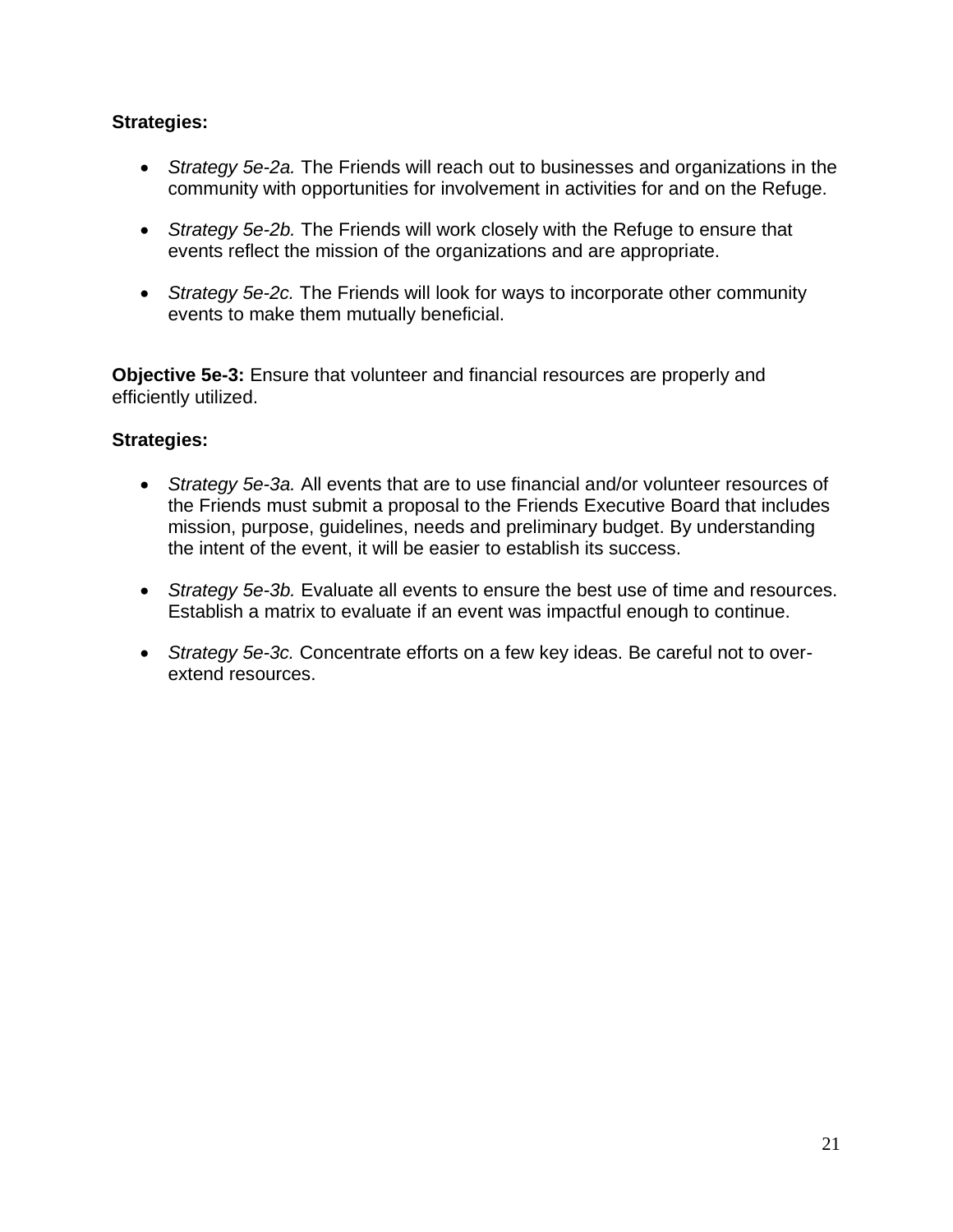# **6. Beyond the Boundaries**

# **6a. Community Outreach**

**GOAL**: The *Friends will seek opportunities to reach out to our various constituencies to spread information about the Refuge and the Friends.*

**BACKGROUND:** As supporters of an urban National Wildlife Refuge, the Friends group has a role in reaching out not only to people who come to visit the Refuge, but also to reach out to those who have not yet visited and to those who may never visit. We should work to provide them with conservation information and seek their support for protection of the environment.

**Objective 6a-1:** A Community Outreach Volunteer Coordinator recruited by the Development Chair will identify Friends volunteers to participate in at least 3 tabling opportunities each year heightening the awareness of the refuge, the Friends, and volunteer opportunities

#### **Strategies:**

- *Strategy 6a-1a.* The Development Chair creates a job description for the Community Outreach Volunteer Coordinator position and fills position.
- *Strategy 6a-1b.* The Community Outreach Volunteer Coordinator will recruit, train and support Friends volunteers for "tabling" opportunities.
- *Strategy 6a-*1c. The Development Chair, Board and Refuge Staff identify the best venues in the community to build awareness for the Refuge and FOR.
- *Strategy 6a-*1d. The Community Outreach Volunteer Coordinator will create a volunteer calendar and serve as a main contact for volunteers and community contacts.

**Objective 6a-2:** A Speaker's Bureau will be created to provide a source of wellprepared speakers for groups and organizations.

- *Strategy 6a-2a.* The Development Chair, MOD Squad, Community Outreach Coordinator, Refuge Staff and the Board will "Brand" the Refuge by collaborating our story to share with the community.
- *Strategy 6a-2b. The "Branding" information will be used as a training tool for interested speakers.*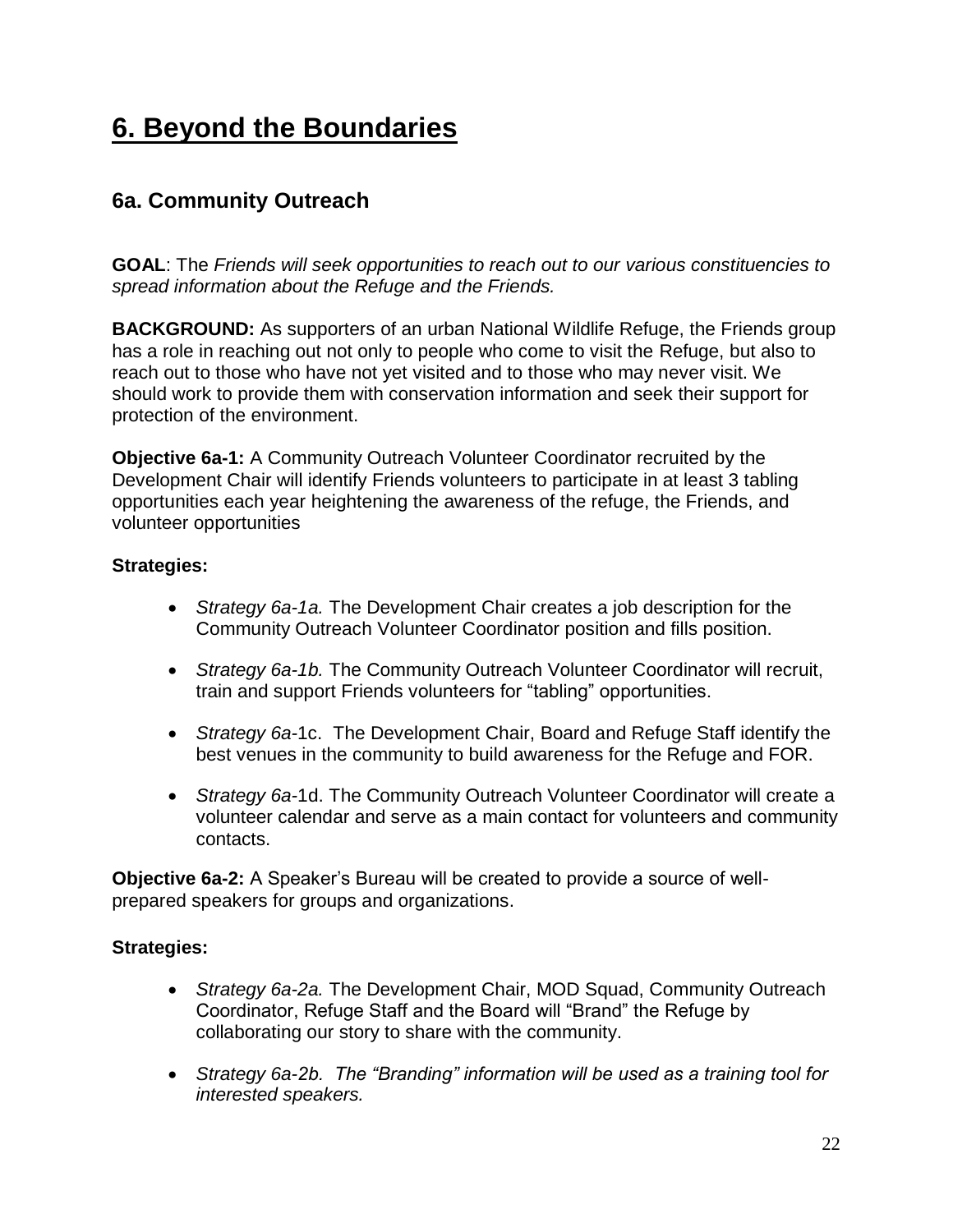- *Strategy 6a-2c. The Development Chair will recruit a Speakers Coordinator.*
- *Strategy 6a-3c. The Speakers Coordinator will help recruit, train and coordinate speakers. The Speakers Coordinator will be the contact for interested service clubs and organizations.*
- *Strategy 6a-3d. The Development Chair, Board, MOD Squad and Refuge Staff will help identify potential community contacts with the Speakers Coordinator in order to increase awareness of the FOR Speaker's Bureau.*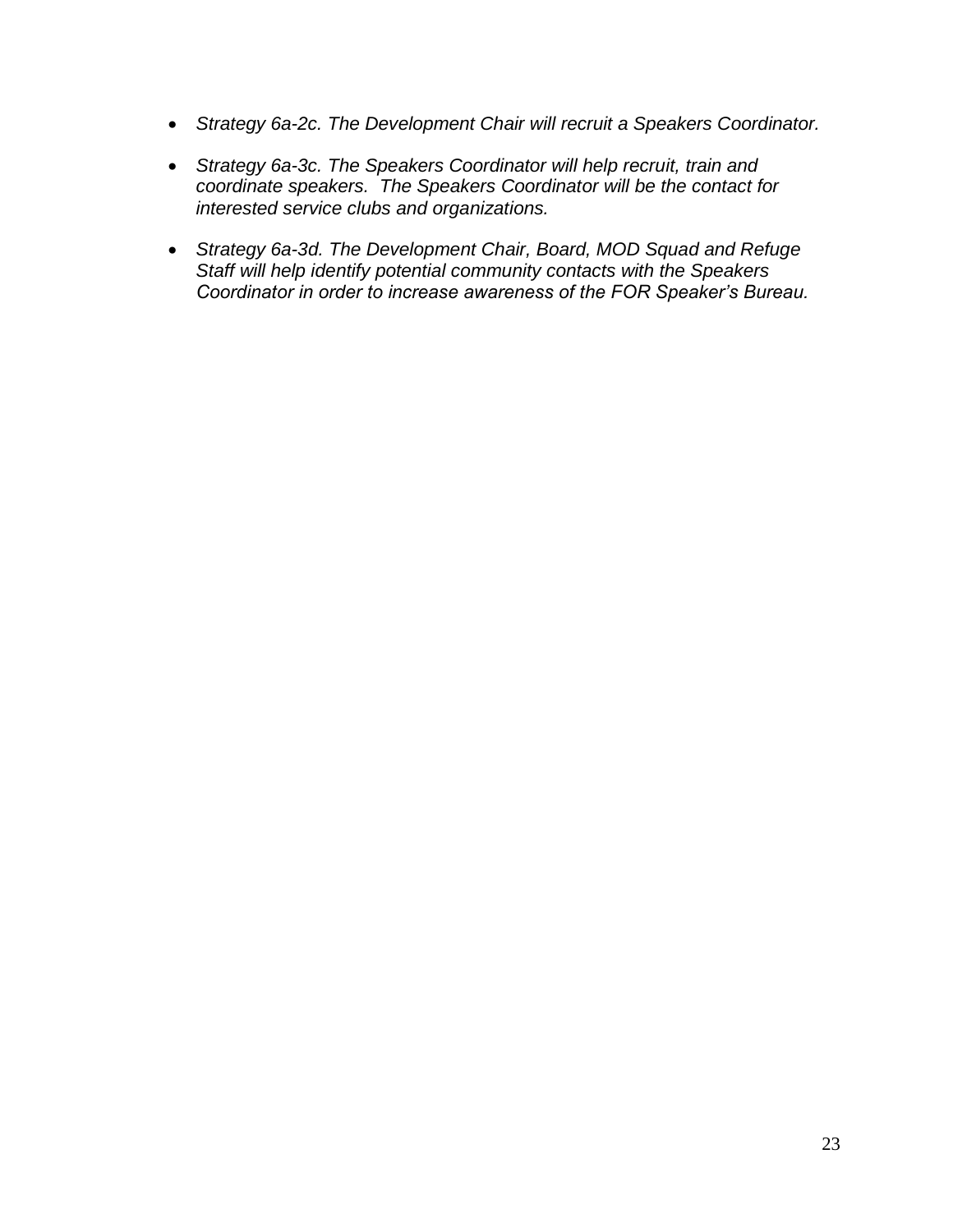# **6b. Computer-Based, Web, and Social Media Marketing and Member Benefits**

**GOAL:** *The Friends will make use of computer-based, web and social media marketing to market and communicate with our various constituencies.*

**BACKGROUND:** Research indicates that the fastest growing demographic of social media users is those over 50. This demographic coincides with a large segment of our membership, while most younger members are already accustomed to using social media and the web on a daily basis. As more and more people look to the web and social media as their primary source of information, it will be increasingly important for FOR to make use of these tools to stay in contact with our members and potential members.

**Objective 6b-1:** The Friends will continue its efforts to upgrade and modernize the FOR website.

### **Strategies**

- *Strategy 6b-1a*. A committee of volunteers headed by Internet knowledgeable leaders will work with our web host to update our web site and to make it more easily managed.
- *Strategy 6b-1b.* Enhancements will include the ability to join or renew membership on line.
- *Strategy 6b-1c.* Enhancements will enable online donations.

**Objective 6b-2:** Keep the membership informed of FOR-sponsored events, volunteer opportunities, accomplishments, and Refuge news on an ongoing basis through various social media platforms.

- *Strategy 6b-2a.* The E-Newsletter, Making Tracks, will be distributed at least ten times per year to all members and interested parties who have provided an accurate email address.
- *Strategy 6b-2b.* Distribute e-news blasts as appropriate for individual announcements that are time sensitive.
- *Strategy 6b-2c.* Update the FOR Facebook page at least two times per week.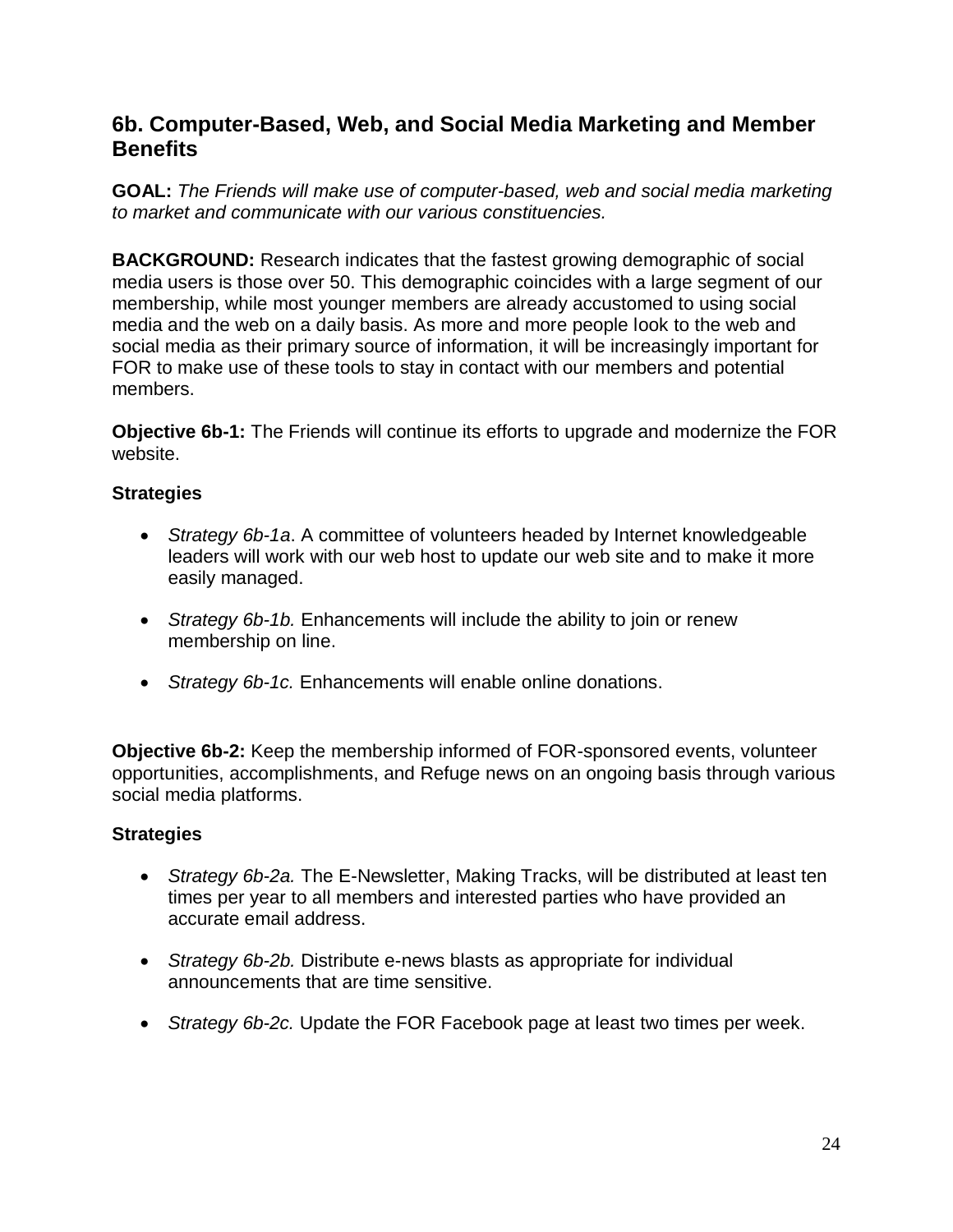# **7. Staffing and Volunteers**

**GOAL:** *Assure availability of staff to support the Friends organization, to enhance the ability of the U. S. Fish and Wildlife Service (FWS) to meet its operational needs, to support an active volunteer program and to implement this Strategic Plan and its associated Annual Action Plan.*

### **BACKGROUND:**

The Friends have not had an Executive Director (ED), although a part time Administrative Assistant manages some of the tasks an ED would handle. Other tasks are handled by the President, other officers or members. Ideally, the Friends would like to be able to fund a full-time ED so that the Board could focus more on policy issues and less on programs and day-to-day activities.

For several years, the Friends have partnered with FWS to secure grants and Challenge Cost Share funds to hire employees to enhance Refuge operations. Those positions have included the Wildlife Center Coordinator, the Environmental Education Coordinator and the Invasive Species Technician. Individuals in those positions are employees of the Friends, but are primarily supervised by Refuge staff.

Volunteers are essential to the operation of the Refuge. FOR and FWS have historically partnered to manage a strong volunteer program to assist with many areas of Refuge operations, including naturalists, Wildlife Center greeters, trail rovers, people who help with restoration and maintenance, and many others. All are volunteers of the FWS, but Friends members and staff assist with recruitment, training, supervision and recognition of volunteers to insure that a pool of trained, active volunteers is readily available to enhance all areas of Refuge operations.

**Objective 7-1:** Establish and fund an Executive Director/Fundraiser position that will support the mission of the organization and will begin the process of enabling the Board to evolve from a programmatic to a policy board.

- *Strategy 7-1a.* The Board will establish a Personnel Committee of two to three people to develop a plan that will include a position description, compensation plan and time frame for establishing the position. The committee will also develop an employee handbook of personnel policies applicable to all FOR staff. The Committee will be in place by 7/1/13, and will have a preliminary plan done by 11/30/13.
- *Strategy 7-1b.* The Personnel Committee will work with the Development Committee to develop resources to fund the position at least half time, with the goal of having an Executive Director position by December 31, 2014.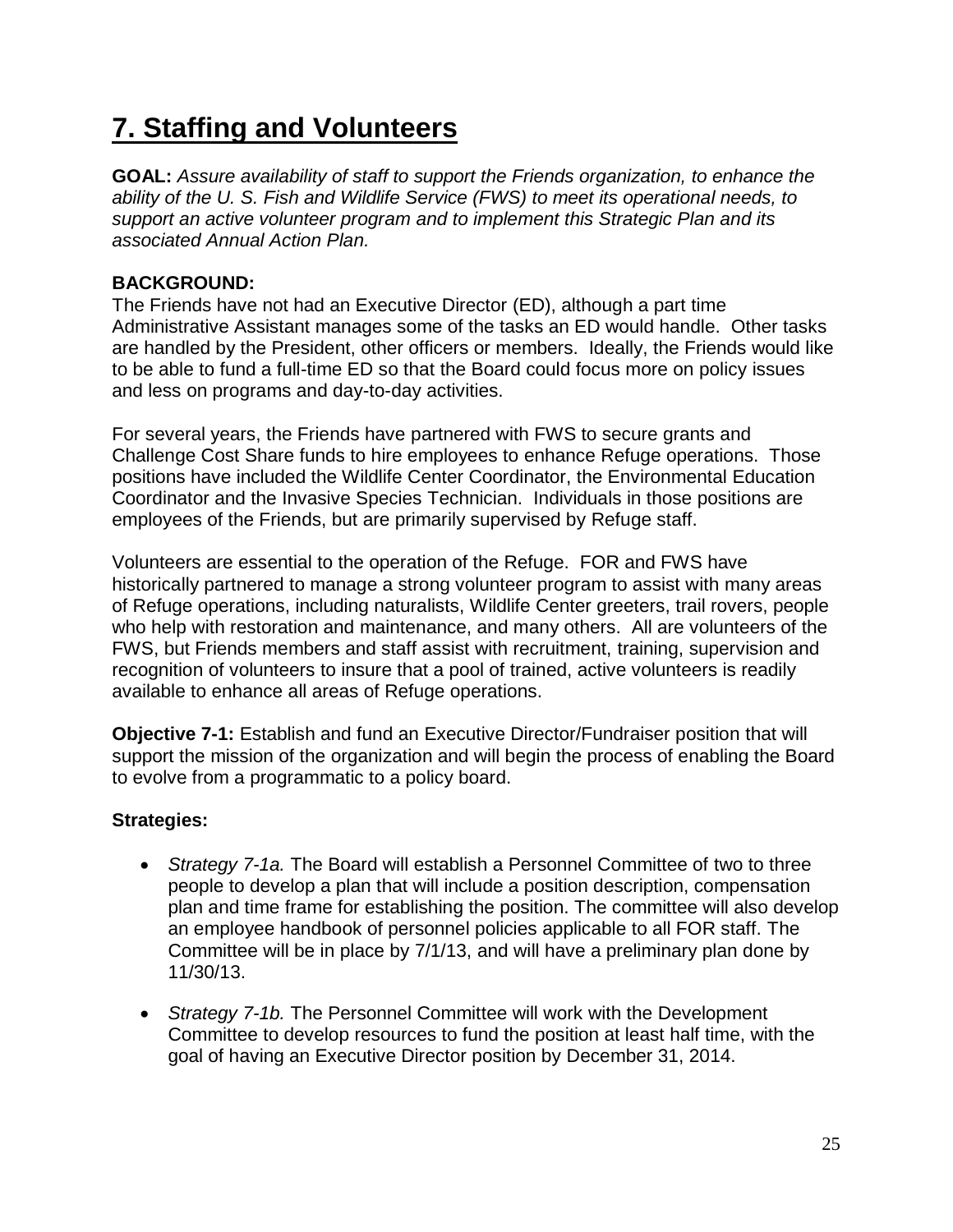*Strategy 7-1c.* As an interim step, no later than October 2013, increase the hours of the current Administrative Assistant position to at least half time.

**Objective 7-2:** Continue to partner with FWS to fund positions that will enhance and support Refuge operations, such as the Wildlife Center Coordinator, Environmental Education Coordinator and Invasive Species Technician, as appropriate.

#### **Strategies:**

- *Strategy 7-2a.* Work with Refuge staff to cooperatively seek funding via grants and Challenge Cost Share to maintain current positions and add others as operational needs change. By October 1, 2013, secure funding to retain the existing positions.
- *Strategy 7-2b.* Proactively meet with FWS staff annually to prioritize needs at least a year in advance and develop a plan for addressing those needs. The first plan will be in place by December 31, 2013.
- *Strategy 7-2c.* Formalize the relationship between FOR and FWS in terms of supervision and oversight of the shared staff to better define roles and expectations. Include specifics in the FOR and FWS partnership agreement upon renewal.

**Objective 7-3:** Partner with FWS to support a volunteer program that meets the needs of both FOR and FWS and supports the operational needs of the Refuge.

- *Strategy 7-3a.* With FWS, develop a Volunteer Advisory Committee to complete an annual volunteer needs assessment and to establish goals for all Refuge program areas for recruitment, training, supervision, recognition and retention of volunteers. This should be done by a committee that includes current volunteers, and should be completed by June 30, 2014.
- *Strategy 7-3b.* Develop a formal plan that identifies specific FOR members to act as liaisons with the Refuge to coordinate volunteer activities for Refuge operational functions. These may include liaisons for restoration, Wildlife Center, naturalists, biology, habitat, maintenance, and others as appropriate. Plan to be completed by October 31, 2013.
- *Strategy 7-3c.* Create a pool of volunteers who conduct activities specific to the needs of FOR, and outside the scope of Refuge operations volunteers. These volunteers may conduct such activities as tabling at outreach events, fundraising, advocacy, presentations, mailings, administration, and other tasks specific to Friends' activities on and off the Refuge. To be completed by June 30, 2013.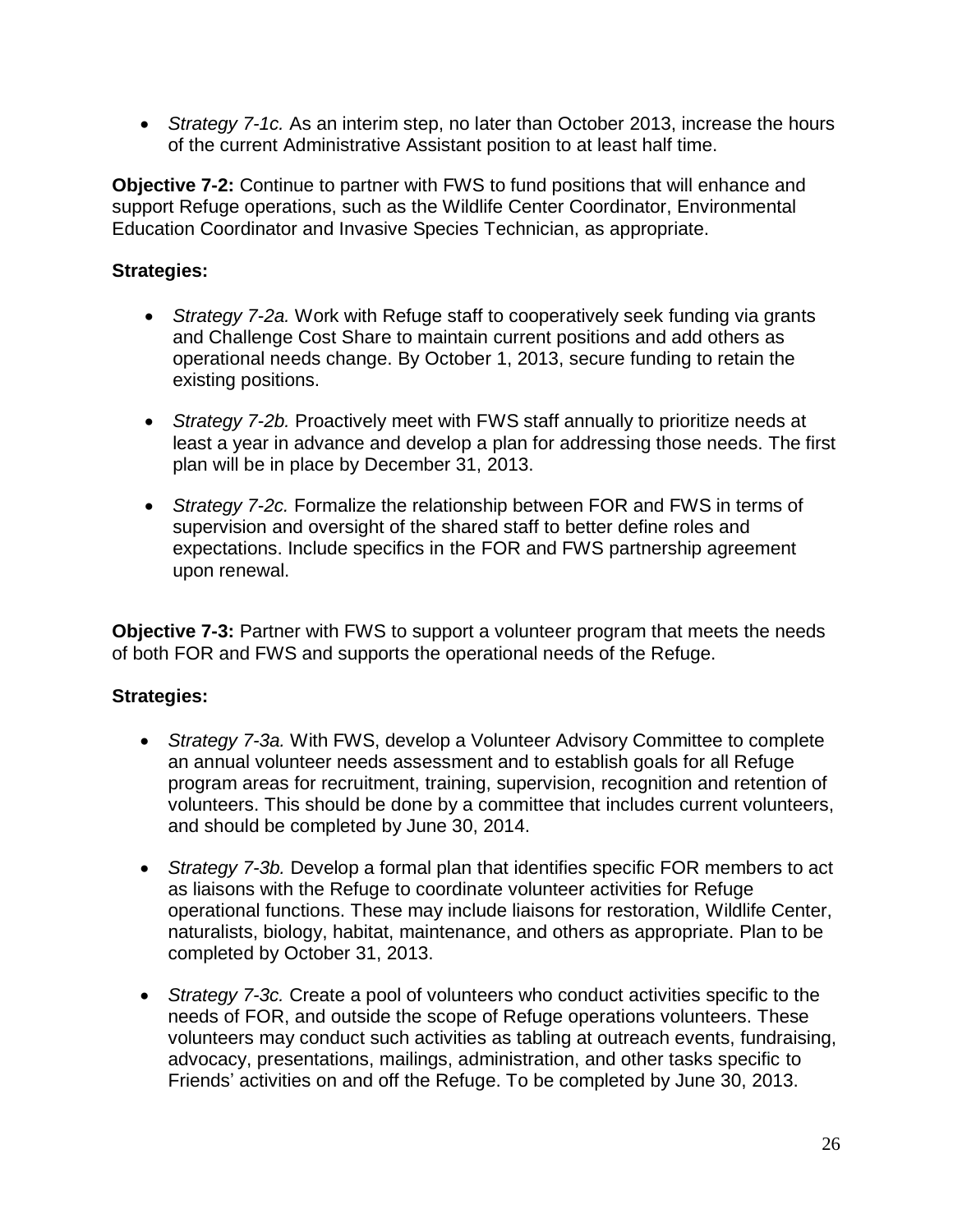# **8. Governance**

# **8a. Board Roles and Responsibilities**

**GOAL:** *As soon as practicable, but at the latest by the beginning of the year 2016, the Friends Board will evolve from its' current role as a Programmatic Board to function in the role as a Policy Board.* 

#### **BACKGROUND:**

The Friends has existed since 1993 as primarily a volunteer organization with a programmatic board. A programmatic board is commonly referred to a "working" board. It is actively involved in implementation of the work of the organization. This type of board has been appropriate and effective over the formative years of the Friends. That said, as the Friends programs and functions have grown in size and complexity it has evolved to the point now where the organization requires paid professional staff to maintain and build on these programs and functions. This Strategic Plan calls for further growth in programs and functions over the long-term and we expect the need for paid professionals will grow over time. For these reasons, it is time that the Friends board evolves from a programmatic to a policy board. A policy board focuses on setting organizational direction and policies. It depends on employed staff and committees to implement the work of the organization.

**Objective 8a-1:** FOR will be operated in compliance with the Memorandum Of Understanding between FOR and Tualatin River National Wildlife Refuge which will be replaced by the Friends Partnership Agreement when this document is available.

#### **Strategies**

 *Strategy 8a-1a.* The Executive Committee will work with Refuge staff to develop the Friends Partnership Agreement once the template for that document is approved, and that agreement will then be submitted to the Board for discussion and adoption.

**Objective 8a-2:** Funding Committee: Establish a Funding Committee to develop and implement a plan to establish stable funding sources to cover the costs of employees needed to evolve to a policy board. These employees will initially include, at least – Executive Director, Programs Coordinator/Grants Writer and Administrative Assistant. The Funding Committee plan will be approved by the Board and the committee will report progress to the Board on a quarterly basis. Specifics of this strategy are addressed in Section 7 (Staffing and Volunteers), Section 9 (Development), and Section 10 (Financial Management and Projections) of this Strategic Plan.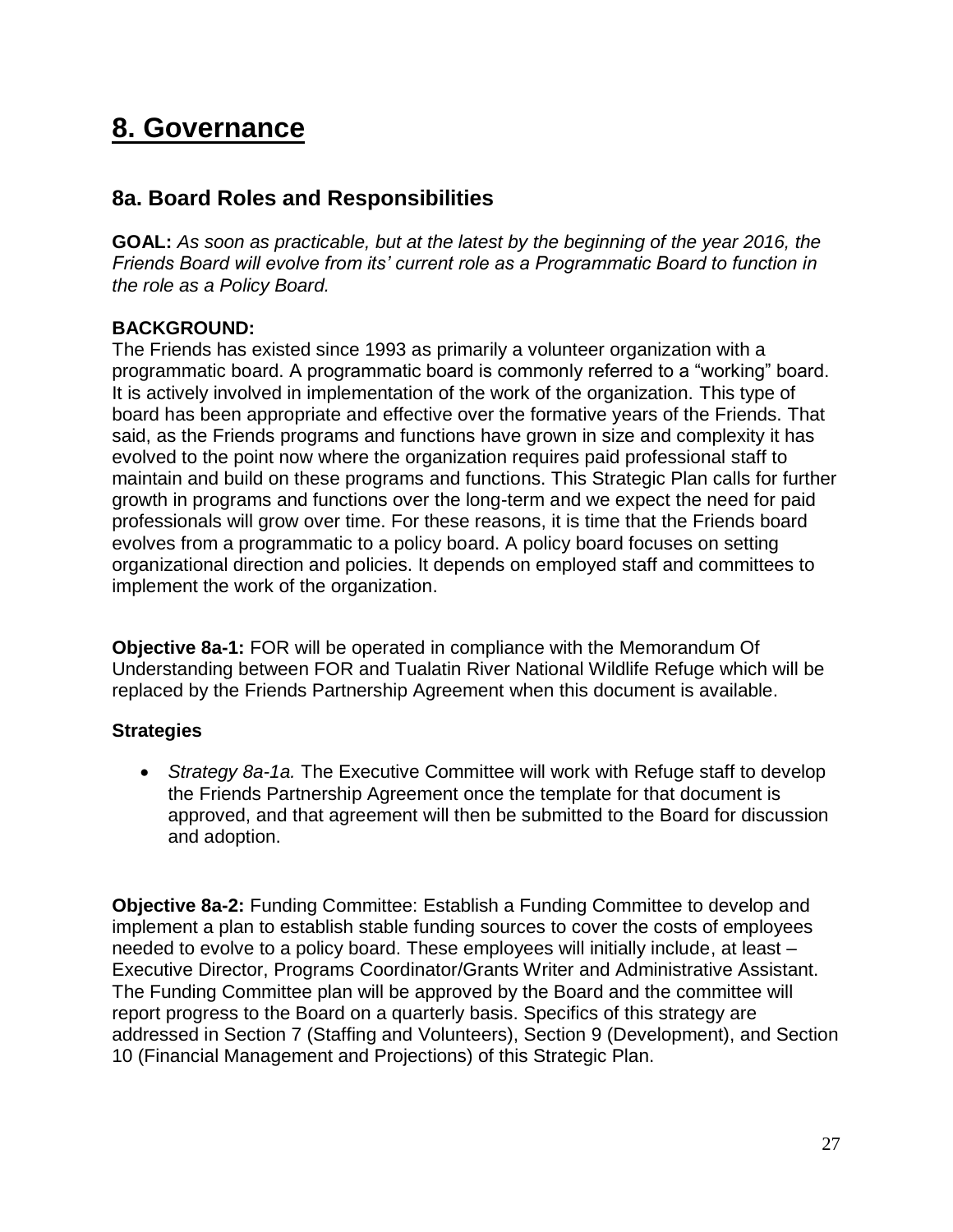#### **Strategies**

- *Strategy 8a-2a.* A Funding Committee will be appointed by March 2013.
- *Strategy 8a-2b.* A Funding Plan will be approved by the Board by the end of 2013. The plan will identify all potential funding sources legally available for funding the Friends organization, potential levels of funding available from each, an Objective for each potential funding source, a plan for addressing each funding source, and Board and others' responsibilities for pursuing each funding source.
- *Strategy 8-2c*. Funding will be secured for an Executive Director who will be hired by the end of 2014.

**Objective 8a-3.** Establish a Membership Committee to develop and implement a plan to increase membership that will, among other important Objectives, support the membership funding needs identified in the Funding Committee plan. Specifics of this strategy are addressed in Section 10 (Development).

- *Strategy 8a-3a*. A Membership Committee will be appointed by March 2013.
- Strategy 8a-3b. A Membership plan will be approved by the Board by the end of 2013. The plan will include an aggressive goal for membership increase and strategies that support meeting this goal.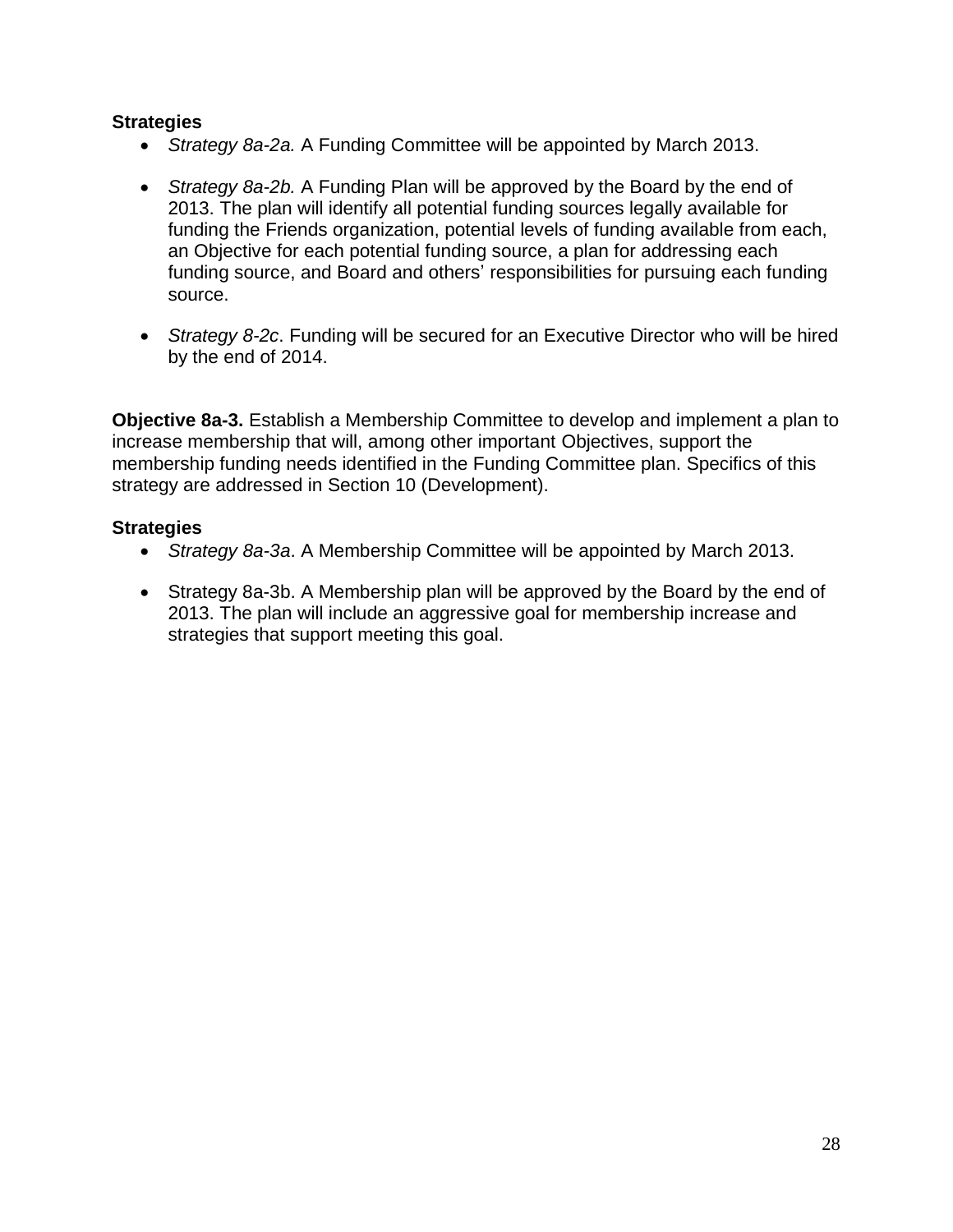# **8b. Board Composition, Recruitment, and Renewal**

**GOAL:** *The board will recruit and retain members with the skills, experience and connections required to perform the roles and responsibilities of a non-profit board, and specifically the evolving needs of the Board of the Friends of the Tualatin River National Wildlife Refuge.*

# **BACKGROUND: Board Membership**

An effective and efficient Friends organization needs a board that has the requisite skills, experience, and background to address the diverse programs and functions inherent in such an organization. This includes these aspects contained in the membership of the existing board and those that will be necessary as the organization evolves over time. The purpose of this section of the Strategic Plan is to address this need.

**Objective 8b-1:** Board Membership Committee - A slate of appropriate potential board members will be presented for election at each annual meeting as necessary by a Board Membership Committee (BMC) convened for the purpose of recruiting and maintaining Board members. The Board Membership committee will be appointed by the Board Chair, and the committee will report progress to the Board on a quarterly basis. This committee will focus on, among other things, development and succession planning of the Board leadership. The BMC will seek out and provide Board members with opportunities for training and activities related to non-profit board of director's leadership, membership, and success.

#### **Strategies**

- *Strategy 8b-1a.* The BMC will be appointed as soon as the Strategic Plan is adopted by the Board of Directors.
- *Strategy 8b-1b.* The BMC will develop position descriptions for each of the Board officers by the June of 2013. These position descriptions will be approved by the Board prior to recruitment of new members.
- *Strategy 8b-*1c. The BMC will develop a succession plan for Board leadership and key committee positions. The succession plan will be approved by the Board by the end of 2013.
- *Strategy 8b-*1d. The BMC will identify and propose at least three trainings/activities related to the Objective 8b for Board members each year.

**Objective 8b-2:** All potential board members are knowledgeable about the history, mission and vision of the Friends and Board responsibilities/expectations.

# **Strategies**

*Strategy 8b-2a.* Develop a fact sheet for potential recruits.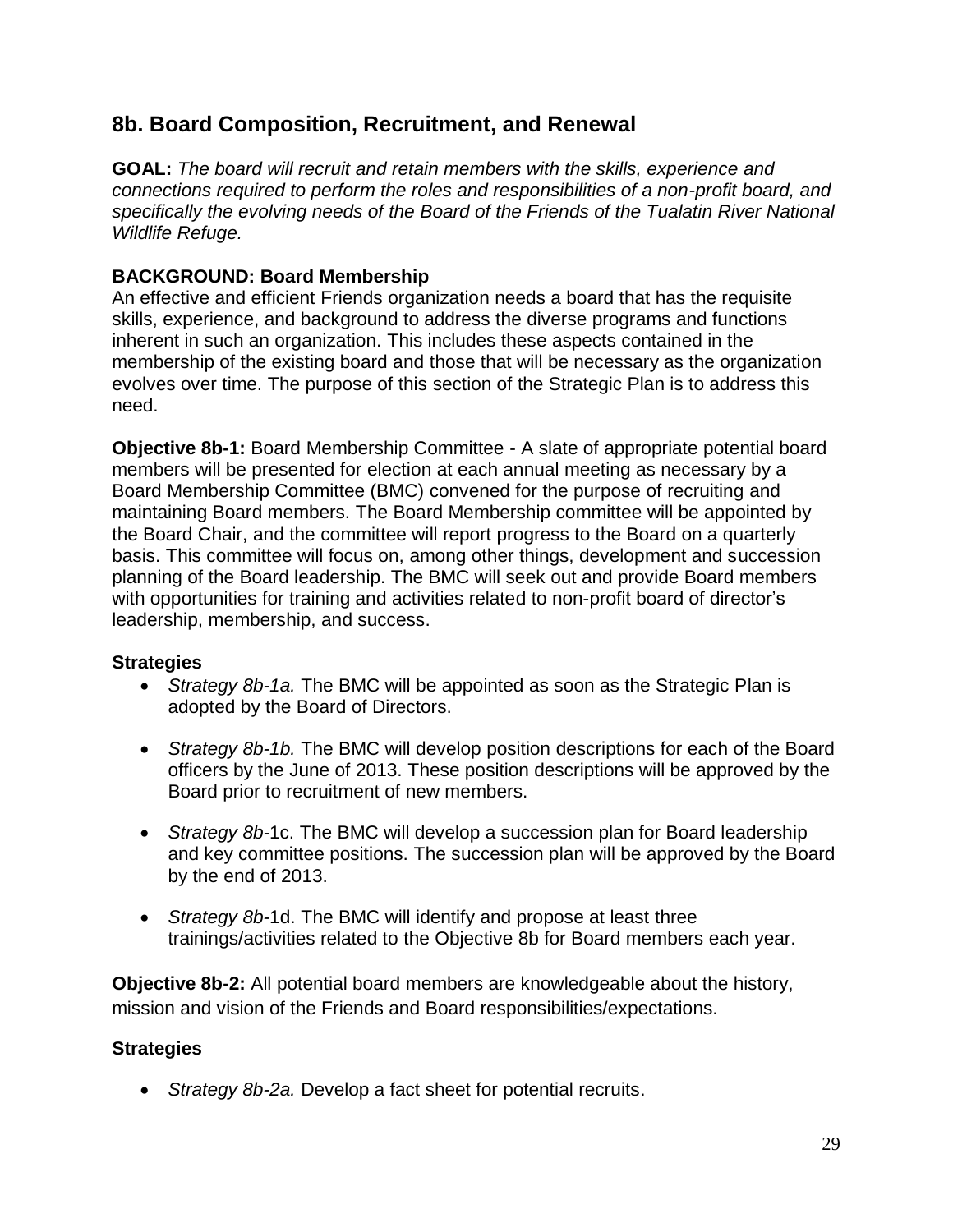- *Strategy 8b-2b.* Prepare an orientation manual for newly elected board members.
- *Strategy 8b-2c.* Provide remedial board orientation as necessary.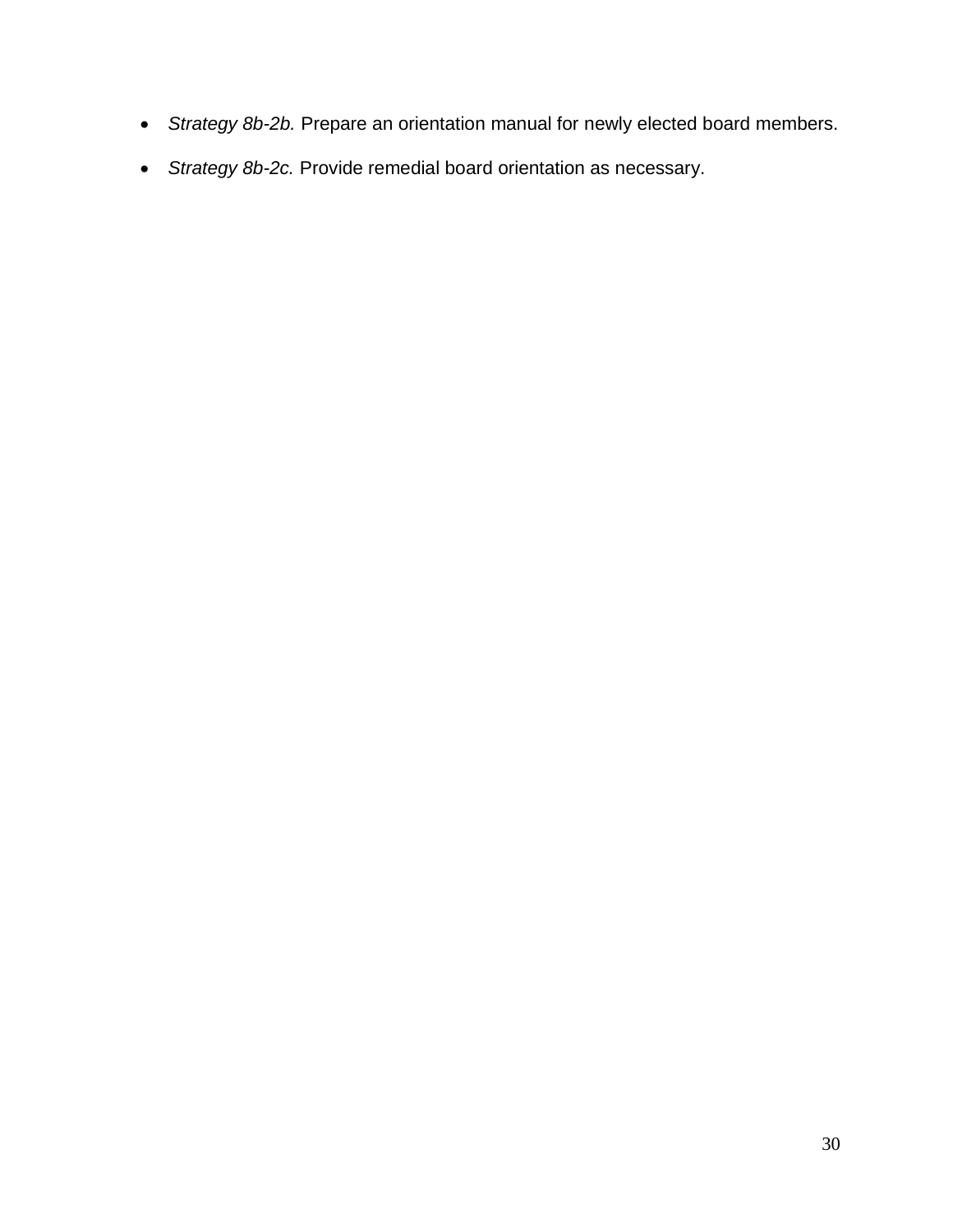# **8c. Bylaws**

**GOAL:** *Bylaws will be updated, confirmed and maintained that facilitate and define Board operations, roles, responsibilities, and evaluation.*

#### **BACKGROUND:**

Bylaws are important to the integrity and organizational operations of the Friends. The Bylaws need to be maintained as the organization evolves.

**Objective 8c-1:** Bylaws – Review Bylaws annually and update as needed.

#### **Strategies** – Governance Committee

 *Strategy 8c-1a.* A Governance Committee will be appointed by the Board Chair. The Committee will present a proposed set of revised Bylaws to the Board by June 30 of each year in preparation for a full membership vote at the annual meeting.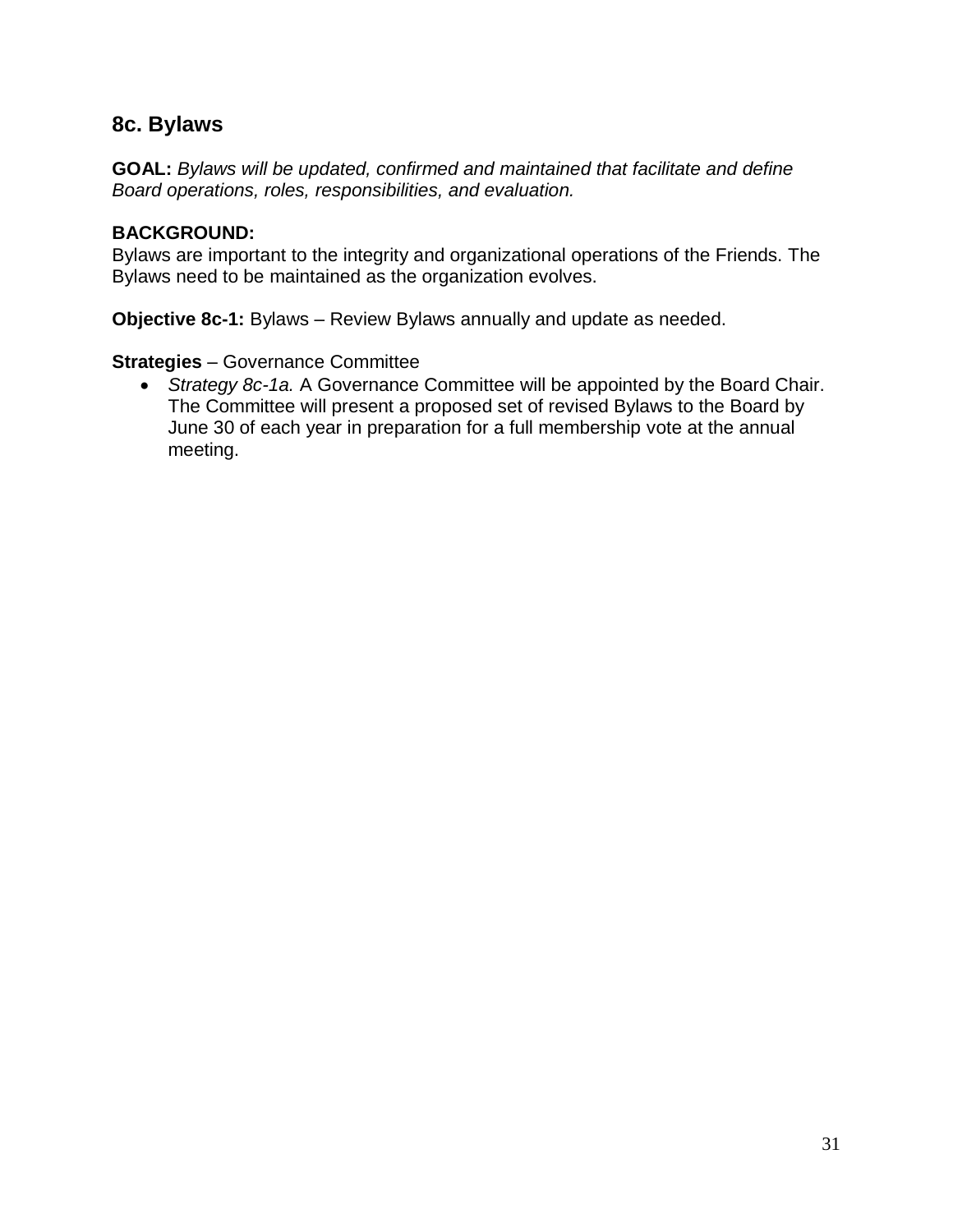# **9. Development**

**GOAL:** *To develop a sustainable revenue stream of restricted and unrestricted funds, which aid in the growth of the FOR administrative, operational and fundraising goals, as well as support the partnering programs and projects of the TRNWR.*

### **BACKGROUND:**

The Development Committee was initiated in late 2011. It has focused on three primary areas: membership, outreach and development. Successful fundraising activities since committee inception have included Fall Friends Gathering, holiday wreath sales, Dimes for a Difference bag donation at Whole Foods, and restaurant/barbeque events. The following objectives and strategies will be defined and pursued.

**Objective 9-1**: Create a Development Chair position for the FOR Board of Directors with the specific directive of growing the revenue stream and chairing a Development Committee.

#### **Strategies:**

- *Strategy 9-1a.* The Board Chair will appoint a Development Chair focus to on membership, outreach and development by March 2013.
- Strategy *9-*1b. The Development Chair will assemble a Development Committee comprised of FOR board members and FOR members by May 2013 The Development Committee will submit a FOR Development Plan that addresses all aspects of this section of the Strategic Plan to the Board by June of 2013.
- *Strategy 9-1c.* Development Chair will be mentored/ in partnership with the FOR President and/or Executive Director, Treasurer and Refuge Manager. Quarterly review meetings will be held to present the plans for each Objective in this section of the Strategic Plan on an ongoing basis.

**Objective 9-2:** Membership Development will be a subcommittee of the Development committee. The primary Objectives will be to professionally maintain and manage communications with the current membership base, attracting new individual members and developing corporate memberships, with a target goal of 1000 members by 2020. Current membership in 2012 is 250.

#### **Strategies:**

 *Strategy 9-2a.* Work with website designer and computer programmers to create an online membership payment option, for example Pay Pal, to insure ease of payment or donating funds.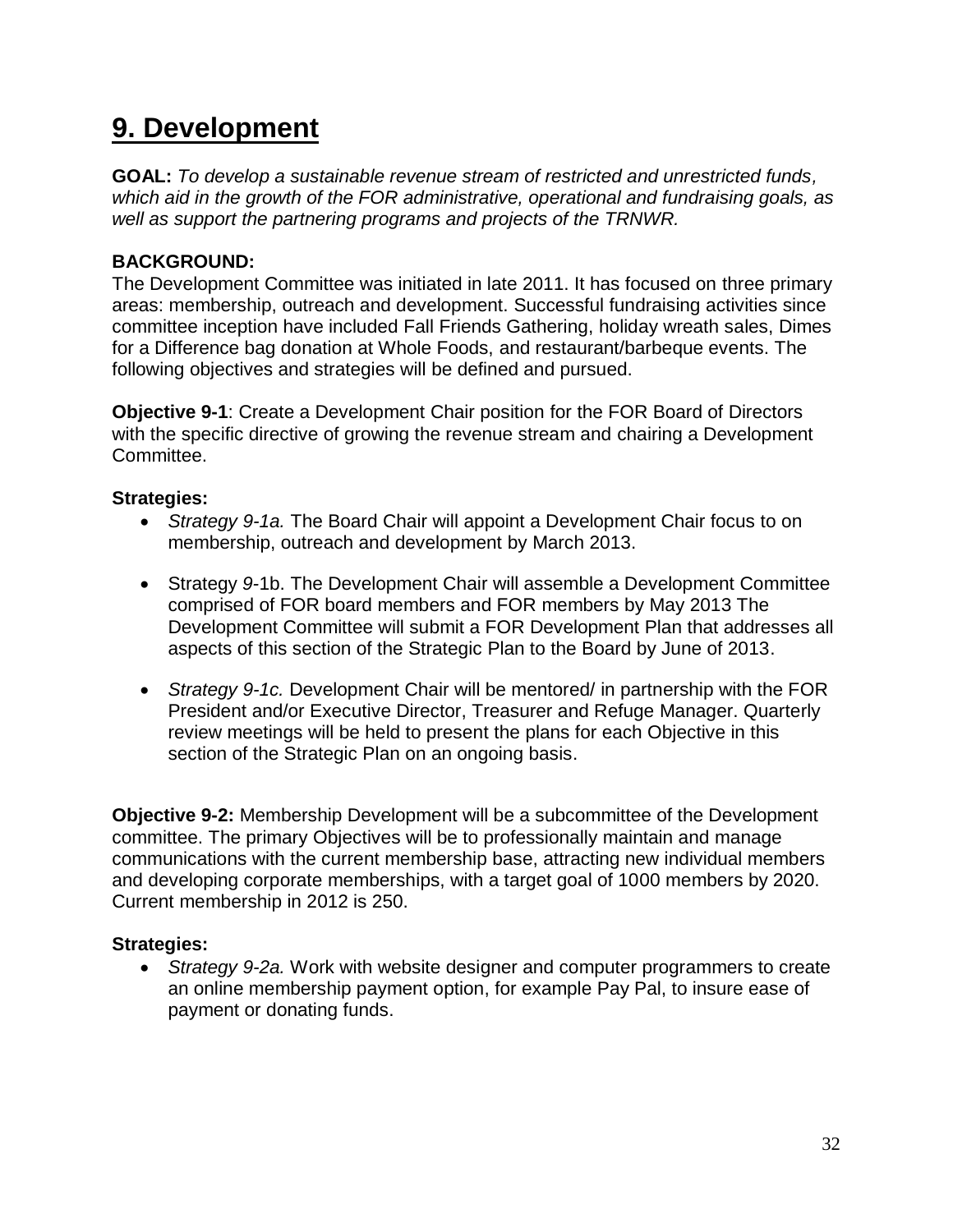- *Strategy 9-2b.* Establish an annual membership drive in accordance with the annual membership meeting. Work with the FOR board and Refuge staff to create an event, on the refuge, which will offer a unique experience for current members, their guests and potential new members to attend.
- *Strategy 9-2c.* Develop and implement a corporate membership strategy which encourages community business partnerships.
- *Strategy 9*-2d. Partner with Speakers Coordinator and work together for a grassroots outreach membership drive.
- *Strategy 9*-2e. Enrich our membership community and engage them in our capacity building efforts.

**Objective 9-3:** Outreach subcommittee under the Development umbrella has the primary Objective of public engagement. By participating in community events, FOR will have the opportunity to inform the public of Refuge special events, educational, volunteer and membership opportunities the TRNWR has to offer.

#### **Strategies:**

- *Strategy 9-3a.* Follow local community calendars to identify opportunities for a FOR information table, i.e. Farmers Markets, community fairs, Chamber events. Organize props and assign board members/volunteers to staff tables at event.
- *Strategy 9-3b.* Seek community businesses that partner with non-profits for fundraising opportunities, i.e. Benefit Barbeques, Change drops, Dining Nights, Sharing Spree, Non-profit catalogs, etc. Committee to contact these businesses, help with advertising, and organize volunteers as needed.
- *Strategy 9-3c.* Participate in community events, such as parades and holiday celebrations, to reinforce community partnerships.
- *Strategy 9-3d.* Participate in city council meetings, state meetings, and other meetings with groups or on topics for which FOR is a stakeholder.
- *Strategy 9-3e.* Increase membership in the outreach subcommittee to at least 6 members.
- *Strategy 9-*3f. Collaborate with the Community Outreach Coordinator and identify overlapping goals / opportunities to work together.

**Objective 9-4:** Develop donor options and create new fundraising opportunities to increase and diversify FOR's funding base and secure the resources needed to achieve all strategic priorities.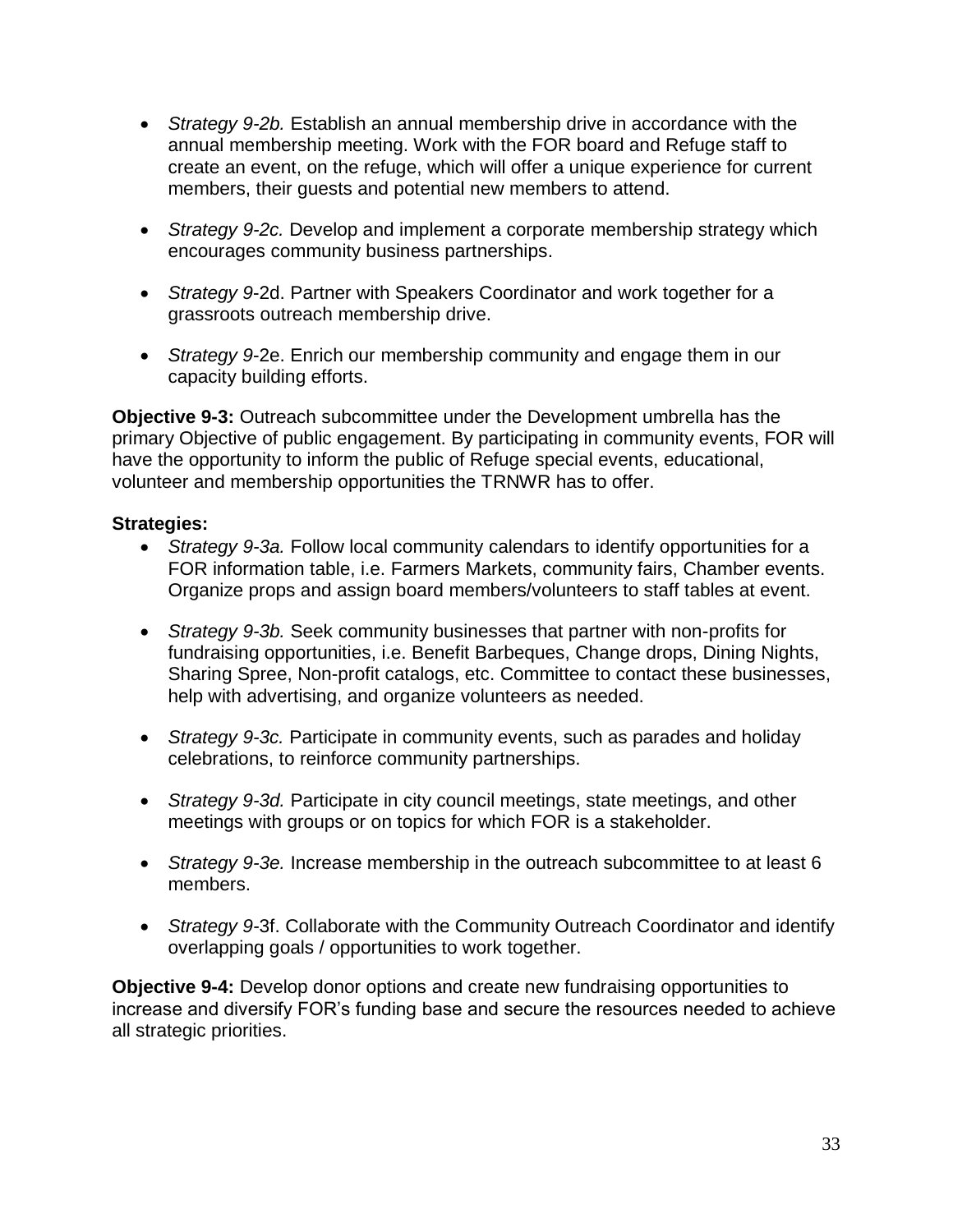#### **Strategies:**

- *Strategy 9-4a.* Research additional fundraising sources, i.e. donor bricks, giving trees, winemakers dinner for unrestricted funds.
- *Strategy 9-4b.* Determine ways to better recognize donors on website, at special events and at the Refuge. Work with the Refuge staff to brainstorm options and federal compliance regulations.
- *Strategy 9-4c.* With appropriate legal counsel, develop a bequests and beneficiary designation for a planned giving program within the Friends donor options by the end of 2013.

**Objective 9-5:** Establish a Grant Writer position within FOR. To insure a base of restricted funds and continued professional growth of FOR, foundation, educational and government grants are a necessity. A dedicated person is needed to write and then review compliance guidelines, due to the complexity and time needed for the application process and the implementation processes once awarded. Target Date: 06/30/13.S

- *Strategy 9-5a.* The Development Chair will write a job description for the part time Grant Writer position. This description will be submitted for review and approval by the Board by March 2013. Until funding is established, the position will be filled by a volunteer with grant writing experience. In the interim, the Administration Assistant currently employed by FOR should be increased by five hours a week to assist with the grant writing process.
- *Strategy 9-5b.* Actively partner with the Refuge staff, FOR Administrative Assistant and/or Grant writers to assist with finding possible foundation, educational or government grants to secure adequate restricted revenues.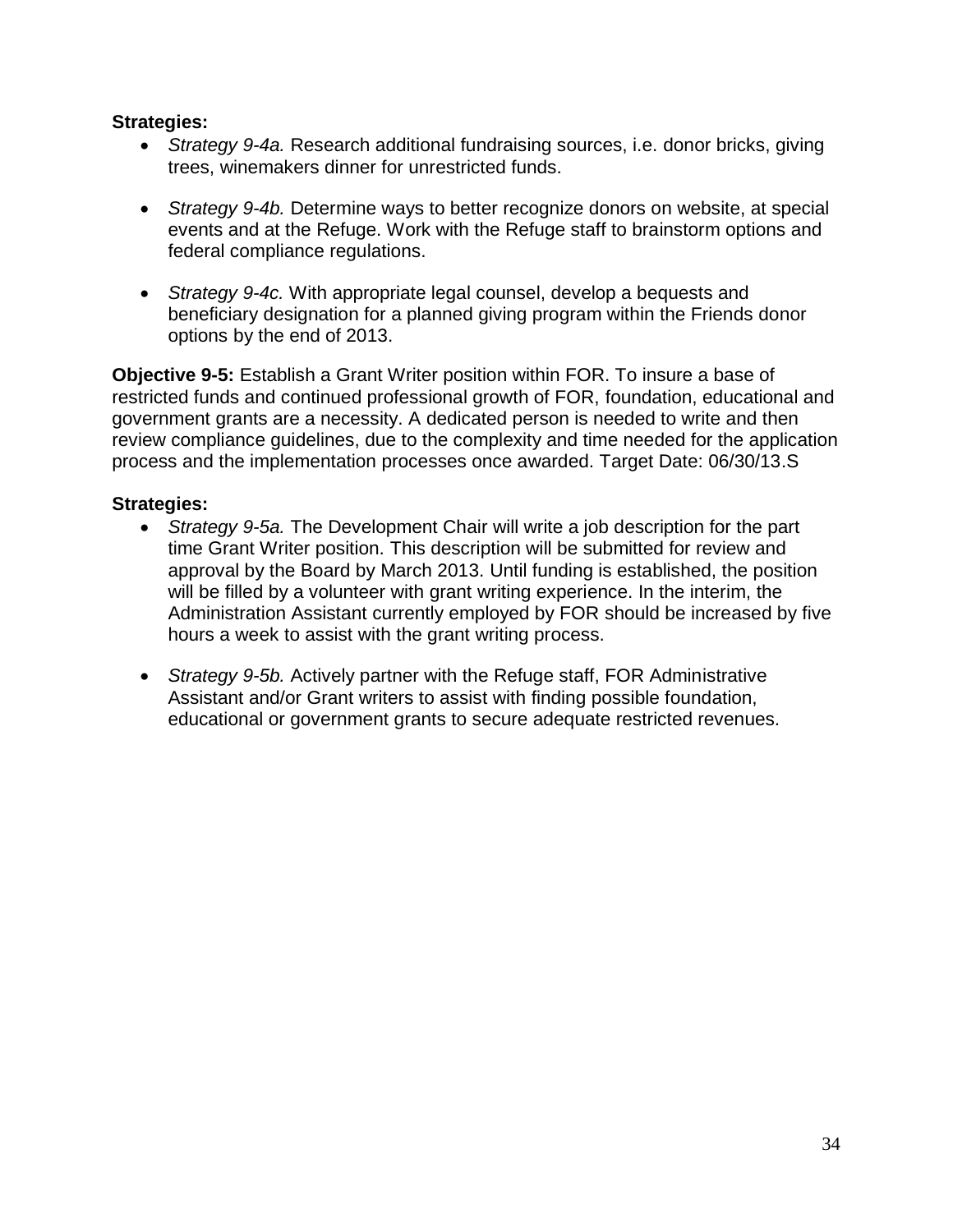# **10. Financial Management & Projections**

**GOAL:** *Continue to develop and maintain financial reporting mechanisms that fully meet the needs and requirements of FOR and that support other strategic plan areas, in particular those that impact financial considerations of the organization (e.g. Development, Staffing and Volunteers).*

**BACKGROUND:** As the budget of FOR has grown over recent years, the need for more sophisticated financial accounting and reporting systems continues to increase in importance. This is important in relation to fulfilling the fiduciary responsibilities of the Board, but also in regard to meeting legal requirements and attracting new grantors and donors.

**Objective 10-1:** Continue to provide timely and accurate financial information that facilitates:

- $\Box$  Informed decision making by the Executive committee, Board and membership.
- $\Box$  Compliance with required reporting related to maintenance of non-profit status and any other legal requirements of FOR (e.g. IRS Form 990).
- $\Box$  Fundraising activities.

#### **Strategies**:

- *Strategy 10-1a.* Refine budget development and Board budget adoption process.
- *Strategy 10-1b.* Continue to refine cash flow projection report for monthly review of Executive Committee.
- *Strategy 10-1c.* Continue timely production and issuance (week prior to Board meeting) of monthly financial reports.
- *Strategy 10-1d.* Develop generic financial report that can be used for grant applications.

**Objective 10-2:** Provide assistance (in particular to Development program) that supports growing the organization's revenue base to address:

- $\Box$  The building of membership and stability of funding.
- $\Box$  Funding for hiring staff to transition the Board from a programmatic board to a policy board.

- *Strategy 10-2a.* Assist with procurement of website redesign contractor and provide guidance on improvements to visitor interface related to membership, donations, product purchase, and other financial transactions.
- *Strategy 10-2b.* Develop a policy or program related to acceptance and acknowledgment of memorial gifts.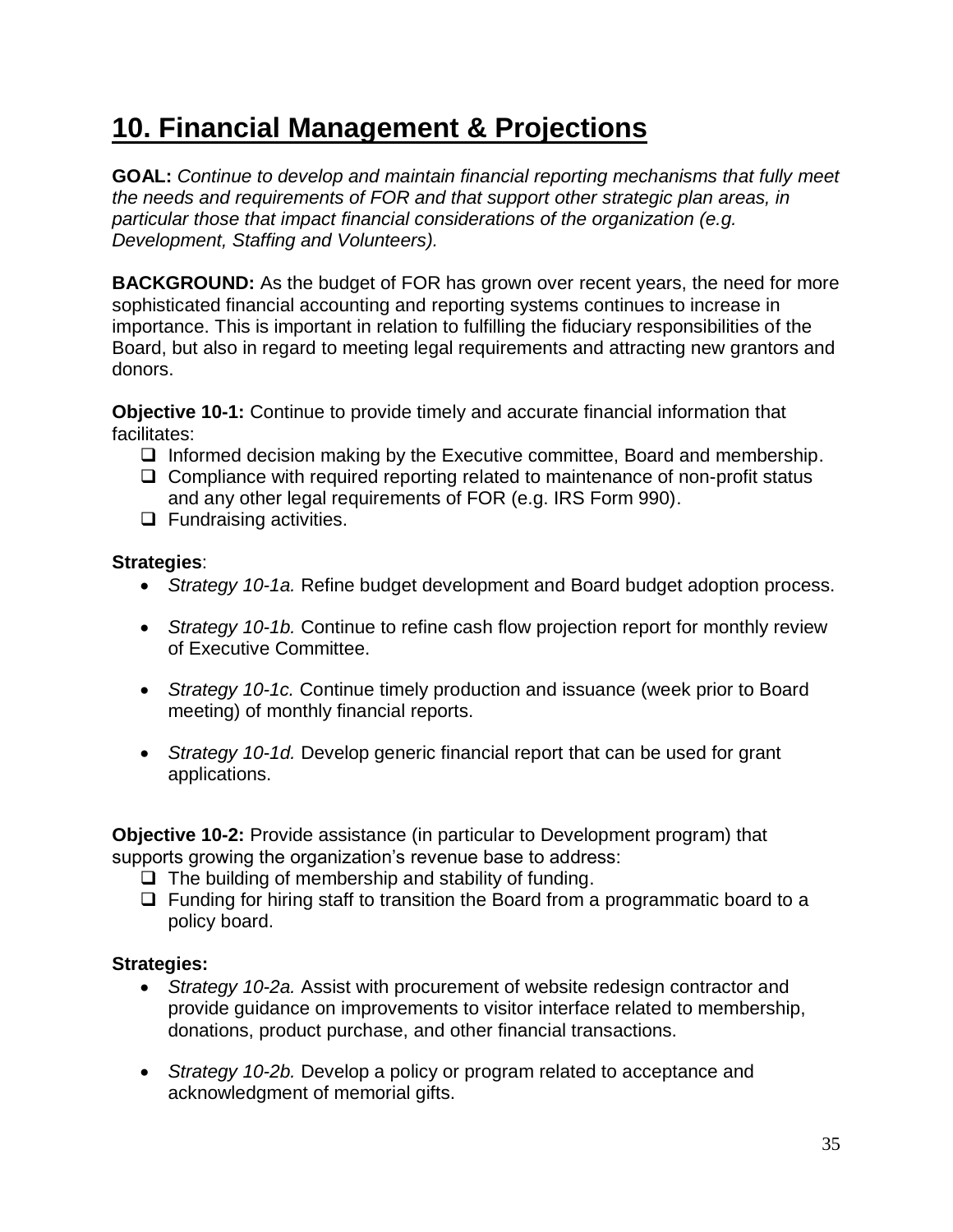*Strategy 10-2c.* Explore policy/programmatic ramifications of accepting endowment gifts.

**Objective 10-3:** Maintain Financial Policy and Procedures Manual that documents business practices related to the organization's financial management in order to foster standardization of procedures, facilitate training of new Executive Committee or Board members, and to demonstrate adequacy of internal control of cash resources and other FOR assets.

### **Strategies:**

 *Strategy 10-3a.* Continue development of Business Procedures Manual for FOR. The Executive Committee will assist with the development and review and approval of the Manual. The Manual will document within separate sections, topics such as reporting, management of financial software such as Quickbooks accounting system, authorization of contracts, authorization of vendor/employee payments, banking practices, store financial practices, and other functions required by the goals, Objectives, and strategies of this Strategic Plan. Produce a fully completed draft version of the Business Procedures Manual by June 30 2013.

**Objective 10-4:** Perform grant oversight and management tasks to ensure all grant funds received are appropriately expended and tracked.

- *Strategy 10-4a.* Prepare programmatic reporting to grantors according to their specifications.
- *Strategy 10-4b.* Conduct routine audits of grant expenditures and prepare reports for the Board outlining grant progress as requested.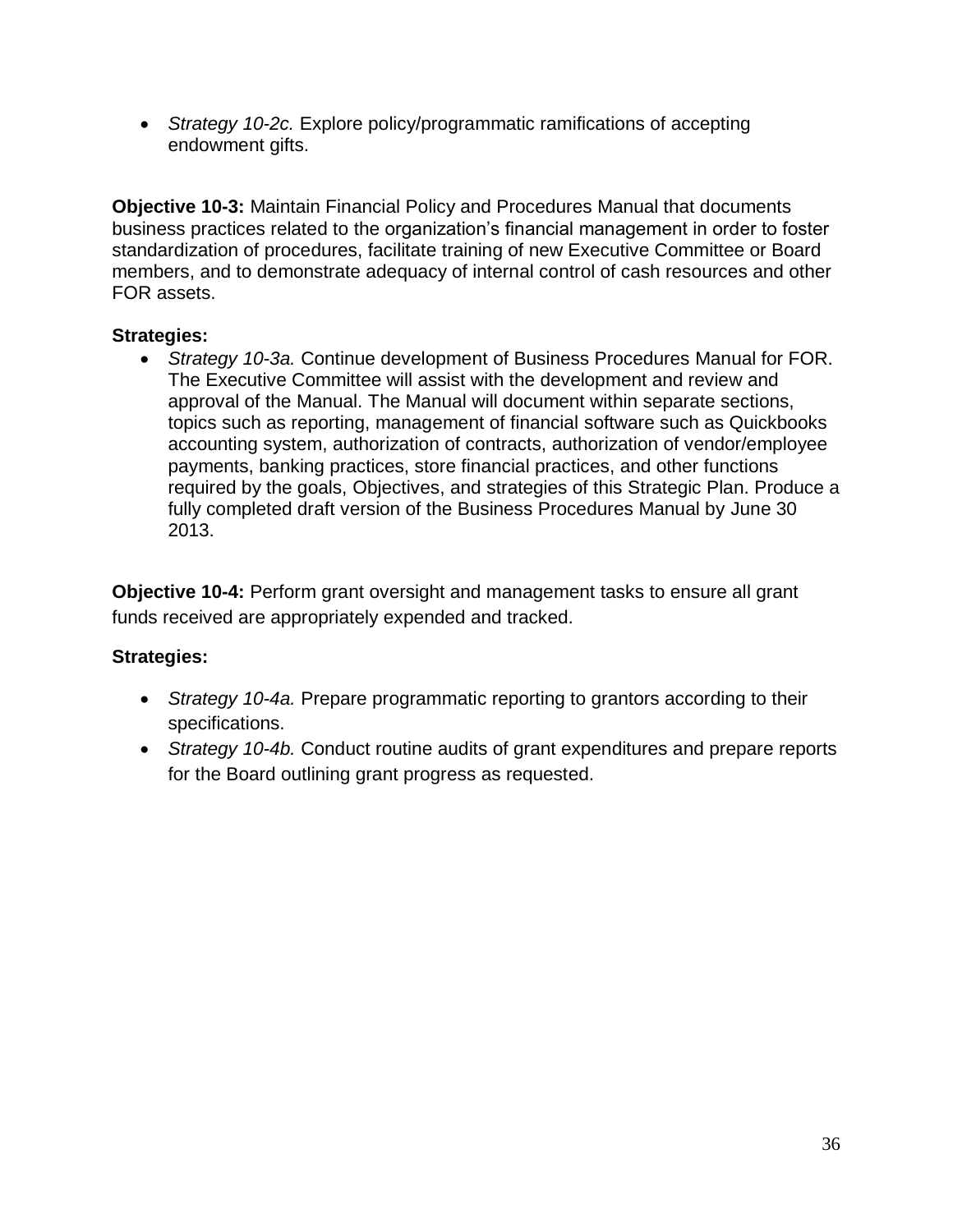# **11. Partnerships**

**GOAL:** *Continue and enhance the strong working relationship between the Refuge and the Friends and other community organizations with complementary missions.*

**BACKGROUND:** The Tualatin River National Wildlife Refuge is the original and strongest partner of the Friends. With this foundation we have developed partners with the City of Sherwood, the National Wildlife Refuge Association and local community organizations with similar missions such as Tualatin Riverkeepers. The Friends have also developed partnerships with local businesses such as Backyard Birdshop and REI to help strengthen the organization and create ties to the community. The Refuge has a unique urban location and because of this it has greater visitation and a stronger demand for services. The cost of these programs exceed the Refuge's federal budget. A strong working relationship with the Refuge is important to understanding how the Friends can best meet these needs.

**Objective 11-1:** The Refuge and the Friends already cooperate under a Memorandum of Understanding (MOU). The existing MOU will need to be updated after the strategic planning process is complete. The Board will review the current MOU and submit suggestions by a date determined by the Friends President. The Friends Executive Committee will meet with the Refuge Manager to revisit the MOU and include addendums that should be set to coincide with our fiscal year.

**Strategies:** Areas of focus on the MOU include:

- *Strategy 11-1a.* Identify what portion of supporting effort should go into each Friends program area.
- *Strategy 11-1b.* Determine how to divide and utilize proceeds from the store, and roles, responsibilities and rights of volunteers.
- *Strategy 11-1c.* Recognize the restrictions on how federal funds are used, building procedures and processes around grant writing and what resources are available.
- *Strategy 11-1d.* Policies and procedures for communication and requests for help.
- *Strategy 11-1e.* Review responsibilities and rights of each party.